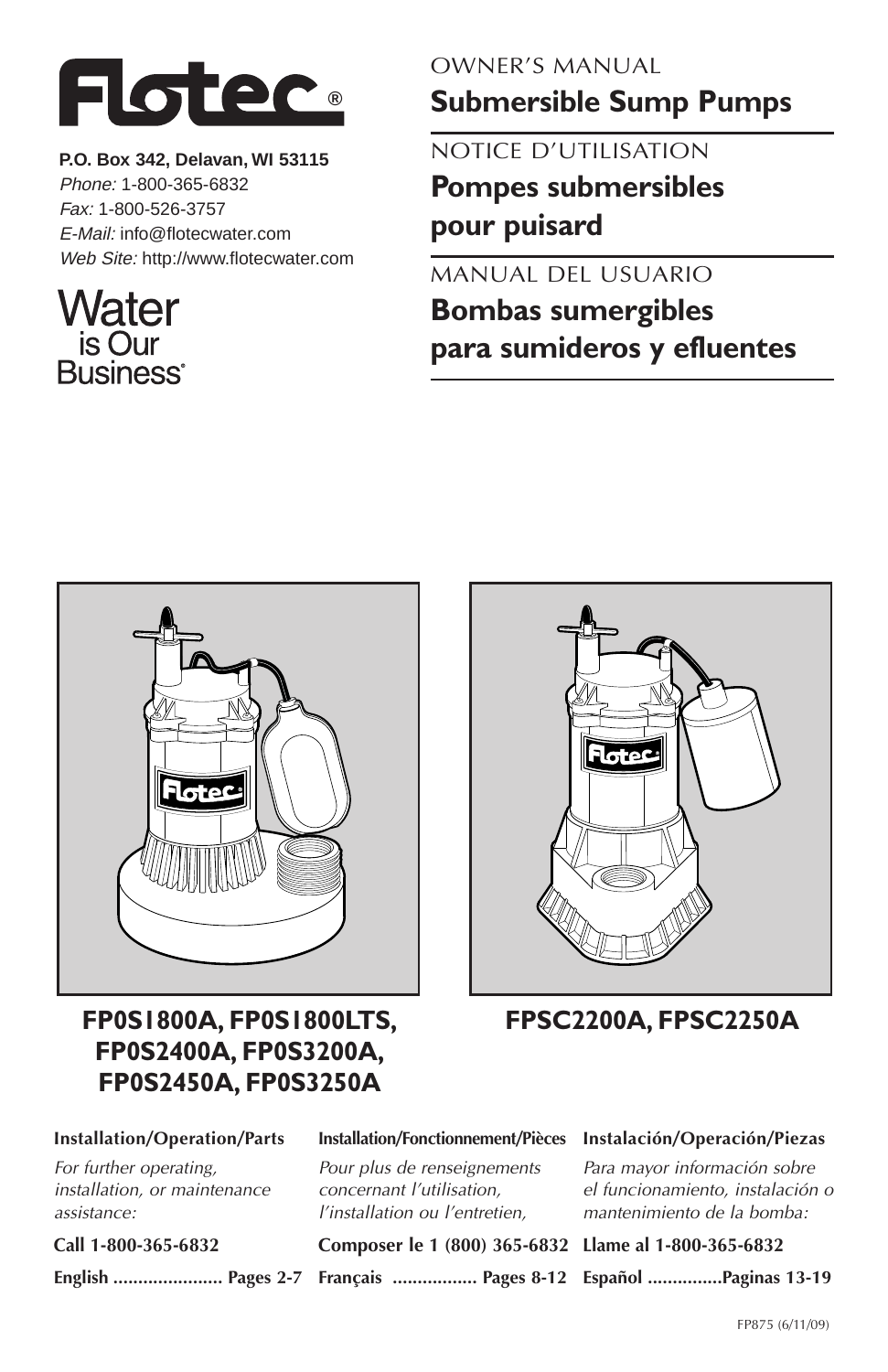## **DESCRIPTION**

This Submersible Sump Pump is designed for home sumps. Unit is equipped with a 3-prong grounding-type power cord. Shaded-pole motor is oil filled and sealed for cooler running. Sleeve bearings on motor shaft never need lubrication. Automatic reset thermal protection. Not designed for use as a swimming pool drainer.

## **SPECIFICATIONS**

|--|--|--|--|

Liquid Temp. Range ................32°F to 70°F(0°-21°C) Individual Branch Circuit Required (min.) ....15 Amps Discharge:

Plastic Models............1-1/4" FNPT / 1-1/2" MNPT Cast Iron Models ...............................1-1/2" FNPT

**NOTICE:** Do not reduce size of discharge pipe or hose below 1-1/4" diameter. If discharge is too small, pump will overheat and fail prematurely.

This pump is designed for use in a residential sump only. Pump water only with this pump.

**NOTICE:** This unit is not designed as a waterfall or fountain pump, or for applications involving salt water or brine! Use with waterfalls, fountains, salt water or brine will void warranty.

Do not use where water recirculates.

Not designed for use as a swimming pool drainer. **NOTICE: Read this Owner's Manual for installation, operation, and safety information.**

| GPH (LPH) AT TOTAL FEET (M) OF LIFT |     |             |                          |              |                               |  |  |
|-------------------------------------|-----|-------------|--------------------------|--------------|-------------------------------|--|--|
| HP<br>Series                        |     | 5<br>(1.5m) | 10<br>(3m)               | 15<br>(4.6m) | No flow<br>at height<br>shown |  |  |
|                                     |     |             | CAPACITY GALLONS(L)/HOUR |              | below                         |  |  |
| FP0S1800A                           | 1/4 | 2280        | 1620                     | 660          | 18 Ft.                        |  |  |
| FP0S1800LTS                         |     | (8631)      | (6132)                   | (2498)       | (5.5M)                        |  |  |
| FP0S2400A                           | 1/3 | 2760        | 2160                     | 1410         | 20 Ft.                        |  |  |
| <b>FP0S2450A</b>                    |     | (10448)     | (8176)                   | (5337)       | (6.1M)                        |  |  |
| FP0S3200A                           | 1/2 | 3200        | 2700                     | 2000         | 24 Ft.                        |  |  |
| FP0S3250A                           |     | (12 113)    | (10 220)                 | (7571)       | (73M)                         |  |  |
| <b>FPSC2200A</b>                    | 1/3 | 2800        | 2200                     | 1400         | 20 Ft.                        |  |  |
| <b>FPSC2250A</b>                    |     | (10599)     | (8328)                   | (5299)       | (6.1M)                        |  |  |

## **ELECTRICAL & SWITCH SPECIFICATIONS**

|                  |     |           | Individual    |                 |          |
|------------------|-----|-----------|---------------|-----------------|----------|
|                  |     | Motor     | <b>Branch</b> | *Switch Setting |          |
|                  |     | Full Load | Circuit       | in inches (mm)  |          |
| Series           | HP  | Amps      | Reg (Amps)    | On              | Off      |
| FP0S1800A        | 1/4 | 8.8       | 15            | 113" (298)      | 4½"(114) |
| FP0S1800LTS      | 1/4 | 8.8       | 15            | 67"(159)        | 3''(76)  |
| FP0S2400A        | 1/3 | 9.0       | 15            | 13"(330)        | 6''(152) |
| FP0S3200A        | 1/2 | 5.5       | 15            | 13"(330)        | 6''(152) |
| <b>FPSC2200A</b> | 1/3 | 9.0       | 15            | 13"(330)        | 6''(152) |
| FP0S2450A        | 1/3 | 9.0       | 15            | 8''(203)        | 4''(102) |
| FP0S3250A        | 1/2 | 5.5       | 15            | 8''(203)        | 4''(102) |
| <b>FPSC2250A</b> | 1/3 | 9.0       | 15            | 8''(203)        | 4"(102)  |

## **GENERAL SAFETY INFORMATION**

Electrically powered sump pumps normally give many years of trouble-free service when correctly installed, maintained, and used. However, unusual circumstances (interruption of power to the pump, dirt/debris in the sump, flooding that exceeds the pump's capacity, electrical or mechanical failure in the pump, etc.) may prevent your pump from functioning normally. To prevent possible water damage due to flooding, consult your retailer about a secondary AC sump pump, a DC backup sump pump, and/or a high water alarm. See the "Troubleshooting Chart" in this manual for information about common sump pump problems and remedies. For more information, see your retailer, call Flotec customer service at 1-800-365-6832 or visit our website at www.flotecwater.com.

- 1. Know the pump application, limitations, and potential hazards.
- 2. **Do not use in water with fish present. If any oil leaks out of the motor it can kill fish.**
- 3. Disconnect power before servicing.
- 4. Release all pressure within system before servicing any component.
- 5. Drain all water from system before servicing.
- 6. Secure discharge line before starting pump. An unsecured discharge line will whip, possibly causing personal injury and/or property damage.
- 7. Check hoses for weak or worn condition before each use, making certain that all connections are secure.
- 8. Periodically inspect sump, pump and system components. Keep free of debris and foreign objects. Perform routine maintenance as required.
- 9. Provide means of pressure relief for pumps whose discharge line can be shut-off or obstructed.
- 10. Personal Safety:
	- a. Wear safety glasses at all times when working with pumps.
	- b. Keep work area clean, uncluttered and properly lighted – replace all unused tools and equipment.
	- c. Keep visitors at a safe distance from work area.
	- d. Make workshop child-proof with padlocks, master switches, and by removing starter keys.
- 11. When wiring an electrically driven pump, follow all electrical and safety codes that apply.
- 12. **This equipment is only for use on 115 volt (single phase) and is equipped with an approved 3-conductor cord and 3-prong, grounding-type plug.**

**For parts or assistance, call Flotec Customer Service at 1-800-365-6832**

### **PERFORMANCE**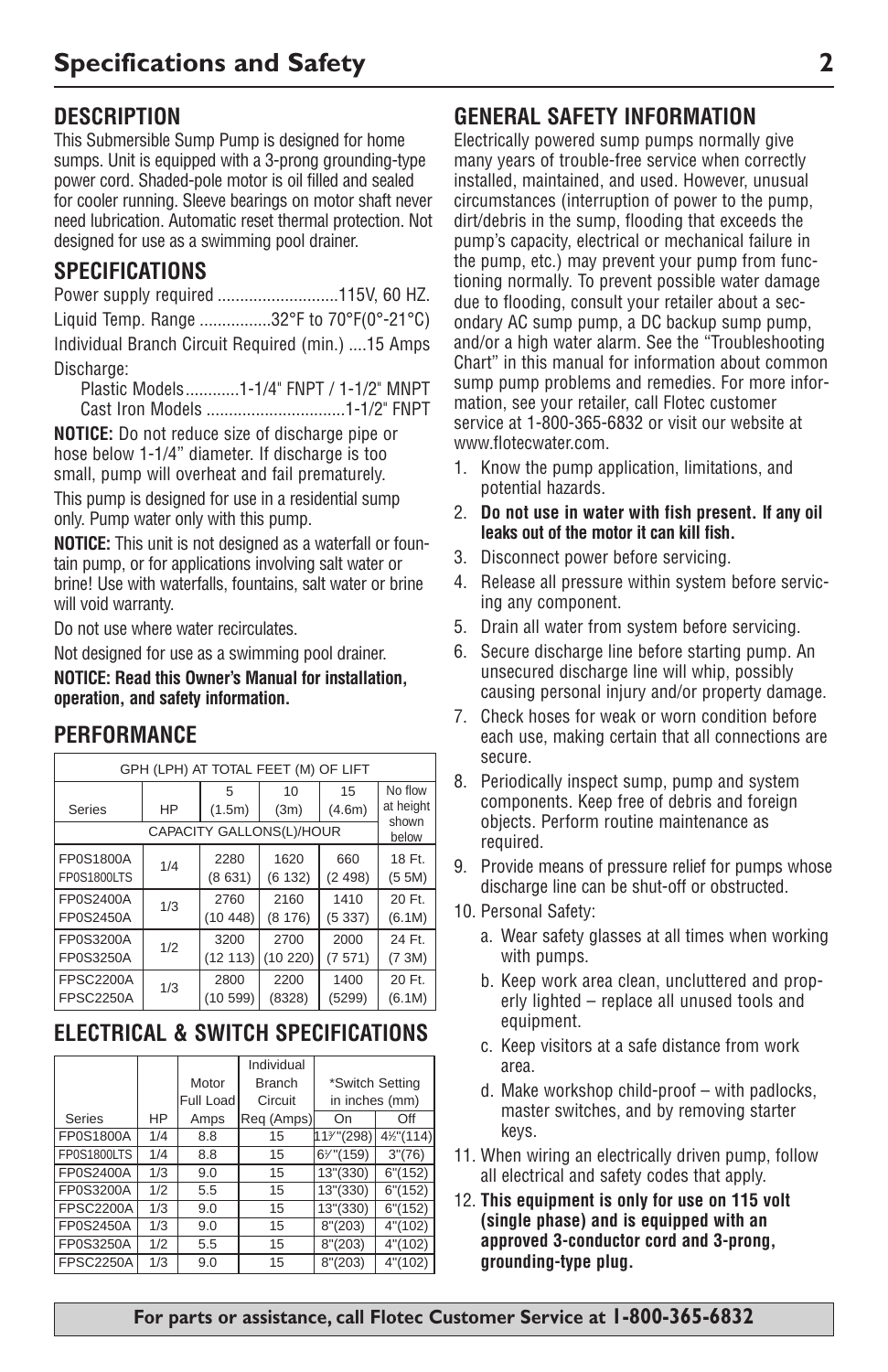**To reduce risk of electric shock, pull plug before servicing. This pump has not been investigated for use in swimming pool areas. Pump is supplied with a grounding conductor and grounding-type attachment plug. Be sure it is connected only to a properly grounded grounding-type receptacle.**

**Where a 2-prong wall receptacle is encountered, it must be replaced with properly grounded 3-prong receptacle installed in accordance with codes and ordinances that apply.**

- 13. All wiring should be performed by a qualified electrician.
- 14. Make certain power source conforms to requirements of your equipment.
- 15. Protect electrical cord from sharp objects, hot surfaces, oil, and chemicals. Avoid kinking cord. Replace or repair damaged or worn cords immediately.
- 16. Do not touch an operating motor. Modern motors can operate at high temperatures.
- 17. Do not handle pump or pump motor with wet hands or when standing on wet or damp surface, or in water.

**Hazardous voltage can shock, burn or kill. If your basement has water or moisture on floor, do not walk on wet area until all power has been turned off. If shut-off box is in basement, call electric company or hydro authority to shut-off service to house, or call your local fire department for instructions. Remove pump and repair or replace. Failure to follow this warning can result in fatal electrical shock.**

**Do not lift pump by power cord.**

### **FLOAT SWITCH INSTALLATION**

Models equipped with vertical switches require some assembly. See the Switch Assembly instructions on Page 4. Models with tethered float switches are ready for use.

### **INSTALLATION**

- 1. Install pump in sump pit with minimum diameter of 10" (254mm) for models equipped with vertical switches and 14" (356mm) for tethered float switch models. Sump depth should be 16" (406mm) for tethered models and 10" (254mm) for vertically switched models. Construct sump pit of tile, concrete, steel or plastic. Check local codes for approved materials and for proper installation.
- 2. Install pump in pit so that switch operating mechanism has maximum possible clearance.
- 3. Pump should not be installed on clay, earth or sand surfaces. Clean sump pit of small stones and gravel which could clog pump. Keep pump inlet screen clear.

**NOTICE:** Do not use ordinary pipe joint compound on plastic pipe. Pipe joint compound can attack plastics.

4. Install discharge plumbing. Use rigid plastic pipe and wrap threads with Teflon™ tape. Screw pipe into pump hand tight plus 1-1/2 turns.

**A CAUTION** Risk of flooding. If a flexible dis**charge hose is used, make sure pump is secured in sump to prevent movement. Failure to secure pump may allow pump movement, switch interference and prevent pump from starting or stopping.**

- 5. To reduce motor noise and vibrations, a short length of rubber hose (1-7/8" (47.6mm) I.D., e.g. radiator hose) can be connected into discharge line near pump using suitable clamps.
- 6. Install an in-line check valve (Flotec No. FP0026- 10-P2) or an in-pump check valve (Flotec No. FP0026-6D-P2) to prevent flow backwards through pump when pump shuts off. **NOTICE:** If your check valve is not equipped with an air bleed hole to prevent airlocking pump, drill a 1/8" (3.2 mm) hole in discharge pipe just above where the discharge pipe screws into the pump discharge. Be sure the hole is below the waterline and the check valve to prevent air locks.
- 7. Power Supply: Pump is designed for 115 V., 60 Hz., operation and requires a minimum 15 amp individual branch circuit. Both pump and switch are supplied with 3-wire cord sets with grounding-type plugs. Switch plug is inserted directly into outlet and pump plug inserts into opposite end of switch plug.

#### **AWARNING** Pump should always be electrical**ly grounded to a suitable electrical ground such as a grounded water pipe or a properly grounded metallic raceway, or ground wire system. Do not cut off round ground pin.**

- 8. If pump discharge line is exposed to outside subfreezing atmosphere, portion of line exposed must be installed so any water remaining in pipe will drain to the outfall by gravity. Failure to do this can cause water trapped in discharge to freeze which could result in damage to pump.
- 9. After piping, check valve and float switch have been installed, the unit is ready for operation.
- 10. Check the pump operation by filling sump with water and observing pump operation through one complete cycle. For switch settings see the Electrical and Switch Specifications chart on Page 2.

**Failure to make this operational check may lead to improper operation, premature failure, and flooding.**

™ E.I. DuPont De Nemours and Company Corporation, Delaware.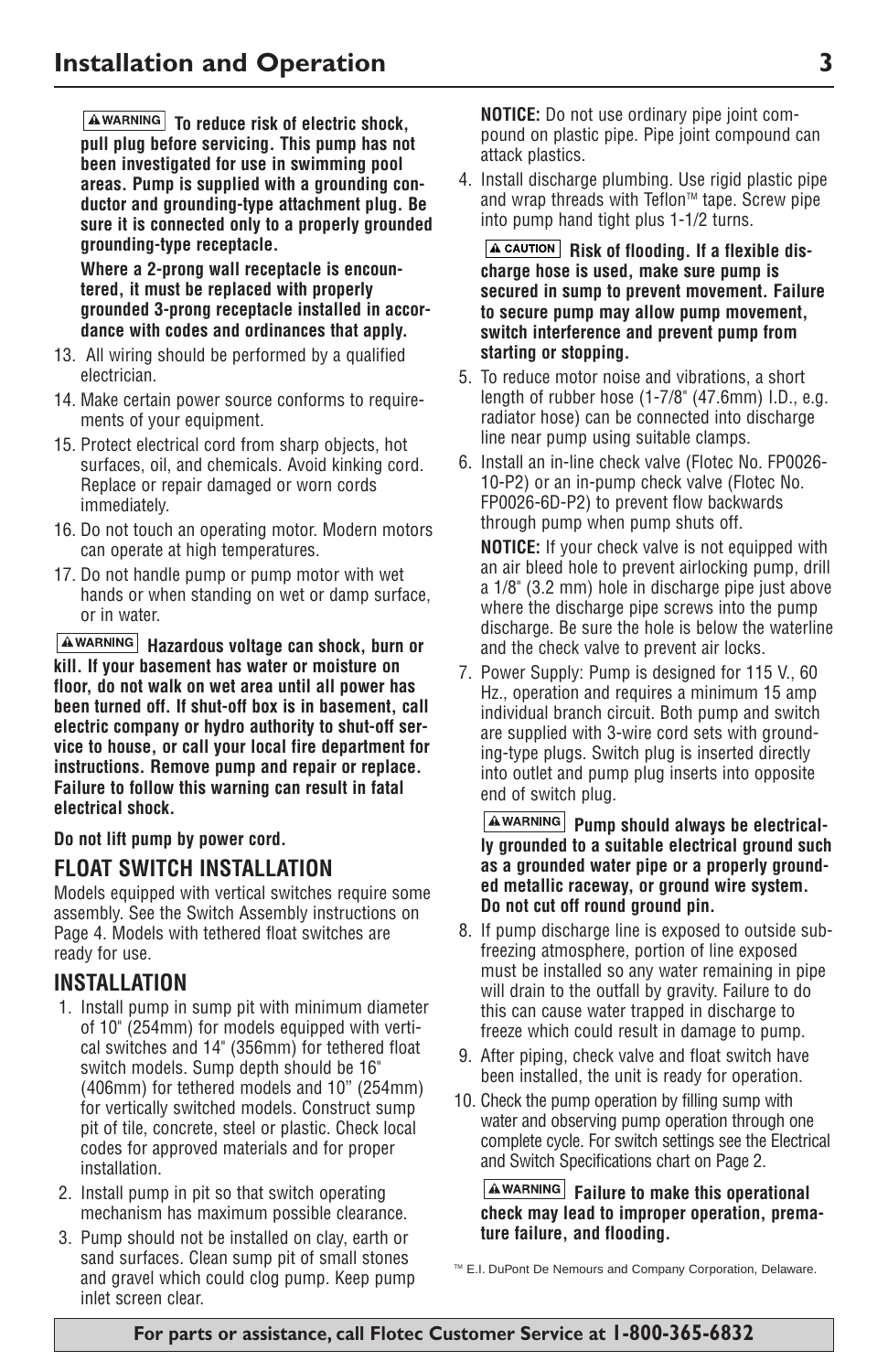## **OPERATION**

**Risk of electric shock. Do not handle a pump or pump motor with wet hands or when standing on wet or damp surface, or in water.**

- 1. Shaft seal depends on water for lubrication. Do not operate pump unless it is submerged in water as seal may be damaged if allowed to r un dry.
- 2. Motor is equipped with automatic reset thermal protector. If temperature in motor should rise unduly, switch will cut off all power before damage can be done to motor. When motor has cooled sufficiently, switch will reset automatically and restart motor. If protector trips repeatedly, pump should be removed and checked as to cause of difficulty. Low voltage, long extension cords, clogged impeller, very low head or lift, or a plugged or frozen discharge pipe, etc., could cause cycling.
- 3. Pump will not remove all water. If operating a pump manually, and suddenly no water comes out of the discharge hose, shut off the unit immediately. The water level is probably very low and the unit has broken prime.

**AWARNING** Risk of electric shock. Before **attempting to check why unit has stopped operating, disconnect power from unit.** 



**NOTICE:** For Model FPOS1800LTS, see instructions included with replacement switch, Part Number FPS17-66.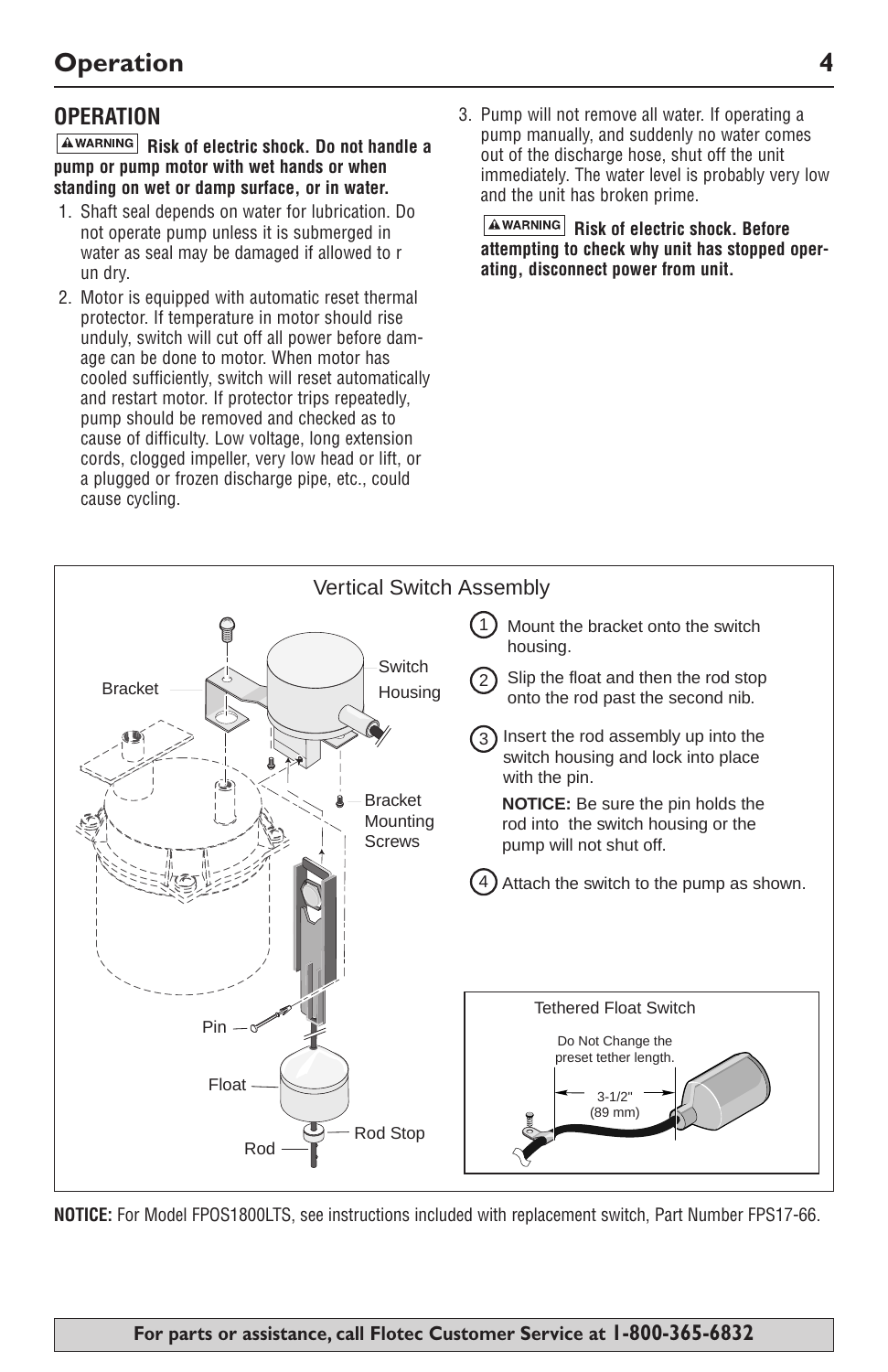### **PLASTIC SERIES FP0S1800A, FP0S1800LTS FP0S2400A, FP0S3200A FP0S2450A, FP0S3250A**



**CAST IRON SERIES FPSC2200A FPSC2250A**

| Model            | Impeller        | <b>Power Cord</b> |  |
|------------------|-----------------|-------------------|--|
| <b>FP0S1800A</b> | RP0000917       | PS117-54-TSU      |  |
| FP0S1800LTS      | RP0000917       | PS117-54-TSU      |  |
| FP0S2400A        | <b>PS5-271P</b> | PS117-54-TSU      |  |
| <b>FP0S2450A</b> | PS5-271P        | PS117-54-TSU      |  |
| FP0S3200A        | RP0000911A      | PS117-54-TSU      |  |
| <b>FP0S3250A</b> | RP0000911A      | PS117-54-TSU      |  |
| <b>FPSC2200A</b> | <b>PS5-272P</b> | PS117-54-TSU      |  |
| <b>FPSC2250A</b> | <b>PS5-272P</b> | PS117-54-TSU      |  |

| Kev<br>No.    | <b>Part Description</b>                      | Qtv. | <b>FP0S2400A</b><br>FP0S1800A<br>FP0S3200A | FP0S1800LTS<br><b>FP0S2450A</b><br><b>FP0S3250A</b> | <b>FPSC2200A</b> | FPSC2250A      |
|---------------|----------------------------------------------|------|--------------------------------------------|-----------------------------------------------------|------------------|----------------|
| 1             | Power Cord Assembly                          |      | See Chart                                  | See Chart                                           | See Chart        | See Chart      |
| 2             | <b>Cord Clamp Screw</b>                      |      | U30-955PS                                  |                                                     | U30-955PS        |                |
| $\mathcal{S}$ | <b>Float Switch Cord Clamp</b>               |      | CC0030-13                                  |                                                     | CC0030-13        |                |
| 4A            | <b>Tethered Float Switch Assembly</b>        |      | FP18-15BD                                  |                                                     | FP18-15BD        |                |
| 4B            | Vertical Float Switch Assembly               |      |                                            | FPS17-66                                            |                  | FPS17-66       |
| 5             | Screw. #8-32x7/8" Hex Head                   | 4    | U30-951PS                                  |                                                     | U30-951PS        | U30-951PS      |
| 6             | Motor                                        |      | $* *$                                      | $+ +$                                               | $* *$            | $* *$          |
| 7A            | Volute (Upper) FP0S2400, 3200,<br>2450, 3250 |      | <b>PS1-31P</b>                             | PS1-31 <sub>p</sub>                                 |                  |                |
| 7B            | Volute (Upper) FPSC2200, 2250                |      |                                            |                                                     | <b>PS1-24B</b>   | <b>PS1-24B</b> |
| ٠             | Volute (Upper - FP0S1800)                    |      | <b>PS1-32P</b>                             | <b>PS1-32P</b>                                      |                  |                |
| 8             | Screw, #8-32x5/8" Phillips Pan Head          | 4    | U30-912PS                                  | U30-912PS                                           | U30-912PS        | U30-912PS      |
| 9             | Impeller                                     |      | See Chart                                  | See Chart                                           | See Chart        | See Chart      |
| 10            | Volute (Lower)                               |      | <b>PS1-30P</b>                             | <b>PS1-30P</b>                                      |                  |                |
| 11            | Baseplate                                    |      |                                            |                                                     | <b>PS4-18P</b>   | <b>PS4-18P</b> |
| 12            | Screw, #8-16x1/2" Lg. Pan Head               | 7    | U30-956MG                                  | U30-956MG                                           |                  |                |
| 13            | Screws, #8-32 x 1/2" Pan Head                | 8    |                                            |                                                     | U30-571BT        | U30-571BT      |

287 0295 FP

\*\*If motor fails, replace entire pump.

• Not Illustrated

**For parts or assistance, call Flotec Customer Service at 1-800-365-6832**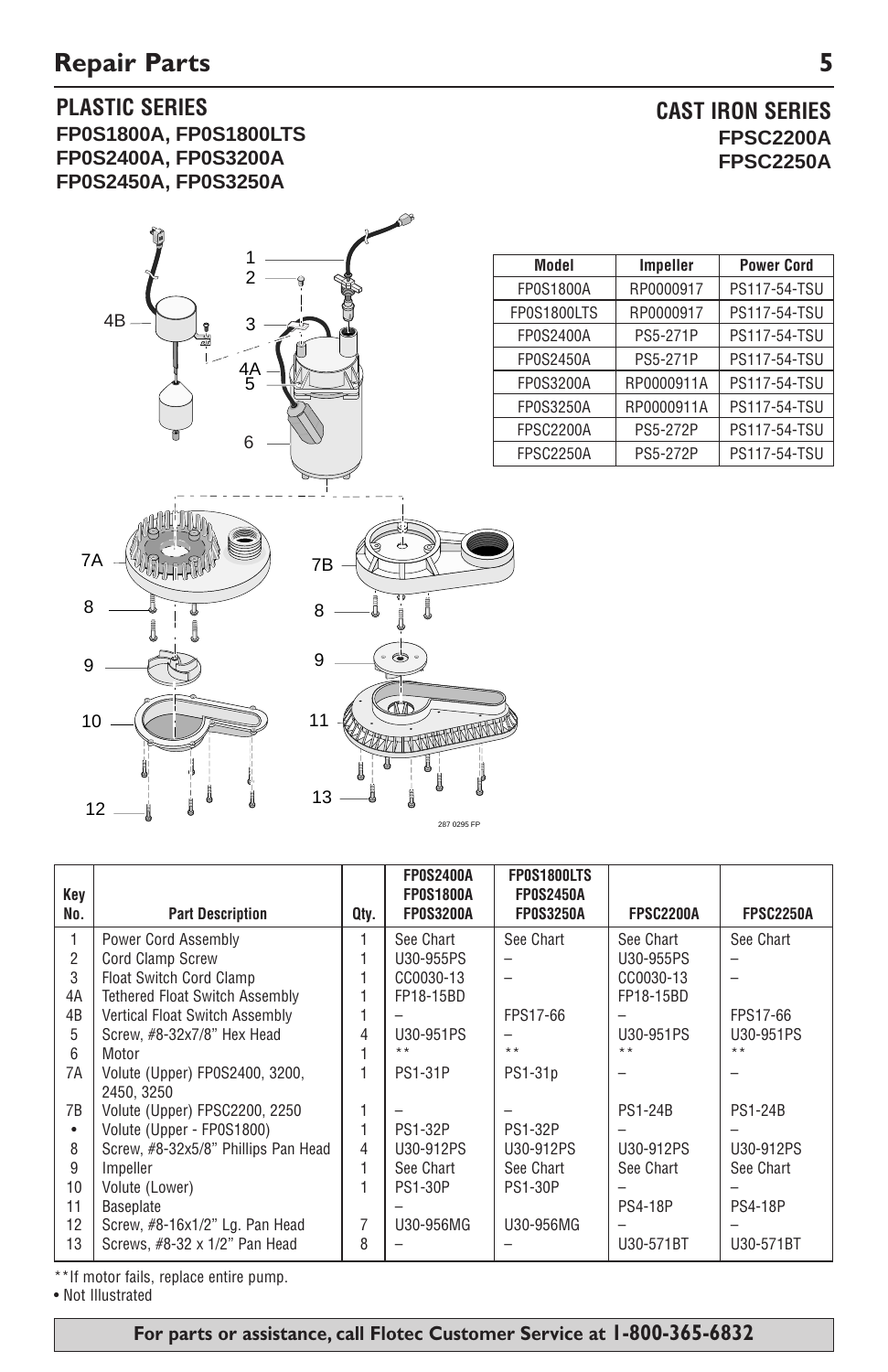## **TROUBLESHOOTING CHART**

| <b>SYMPTOM</b>                                    | <b>PROBABLE CAUSE(S)</b>                                                                                                                             | <b>CORRECTIVE ACTION</b>                                                                                                                                                                                                                                                                                                                                                                                                            |
|---------------------------------------------------|------------------------------------------------------------------------------------------------------------------------------------------------------|-------------------------------------------------------------------------------------------------------------------------------------------------------------------------------------------------------------------------------------------------------------------------------------------------------------------------------------------------------------------------------------------------------------------------------------|
| Pump won't start or run.                          | Pump is not plugged in.<br>Blown fuse<br>Low line voltage.                                                                                           | Check and see if pump is plugged in to a proper outlet.<br>If blown, replace with fuse of proper size.<br>If voltage under recommended minimum, check size of wiring<br>from main switch on property. If OK, contact power company<br>or hydro authority.                                                                                                                                                                           |
|                                                   | Defective motor.<br>Defective float switch.                                                                                                          | Replace pump.<br>Replace float switch.                                                                                                                                                                                                                                                                                                                                                                                              |
|                                                   | Impeller.                                                                                                                                            | If impeller won't turn, remove lower pump body and locate<br>source of binding.                                                                                                                                                                                                                                                                                                                                                     |
|                                                   | Float obstructed.                                                                                                                                    | Remove obstruction.                                                                                                                                                                                                                                                                                                                                                                                                                 |
| Pump starts and stops<br>too often.               | Backflow of water from piping.<br>Faulty float switch.                                                                                               | Install or replace check-valve.<br>Replace float switch.                                                                                                                                                                                                                                                                                                                                                                            |
| Pump won't shut off.                              | Defective float switch.<br>Restricted discharge<br>(obstacle or ice in piping).<br>Float obstructed.<br>Restricted intake screen.                    | Replace float switch.<br>Remove pump and clean pump and piping.<br>Remove obstruction.<br>Remove the pump and clean the intake screen and the<br>impeller.                                                                                                                                                                                                                                                                          |
| Pump operates but<br>delivers little or no water. | Low line voltage.<br>Something caught in impeller.<br>Worn or defective parts or<br>plugged impeller.<br>Check valve installed without<br>vent hole. | If voltage under recommended minimum, check size of wiring<br>from main switch on property. If OK, contact power company<br>or hydro authority.<br>Remove the pump and clean out the impeller.<br>Clean impeller if plugged; otherwise replace pump.<br>Drill a 1/16" - 1/8" (1.6mm - 3.2mm) dia. hole between pump<br>discharge & check valve (1-2" above where the discharge<br>pipe screws into the pump discharge and below the |
|                                                   | Restricted intake screen.<br>Check valve is installed either<br>backward or upside down.                                                             | waterline).<br>Remove the pump and clean out the intake screen.<br>Be sure check valve is installed correctly.                                                                                                                                                                                                                                                                                                                      |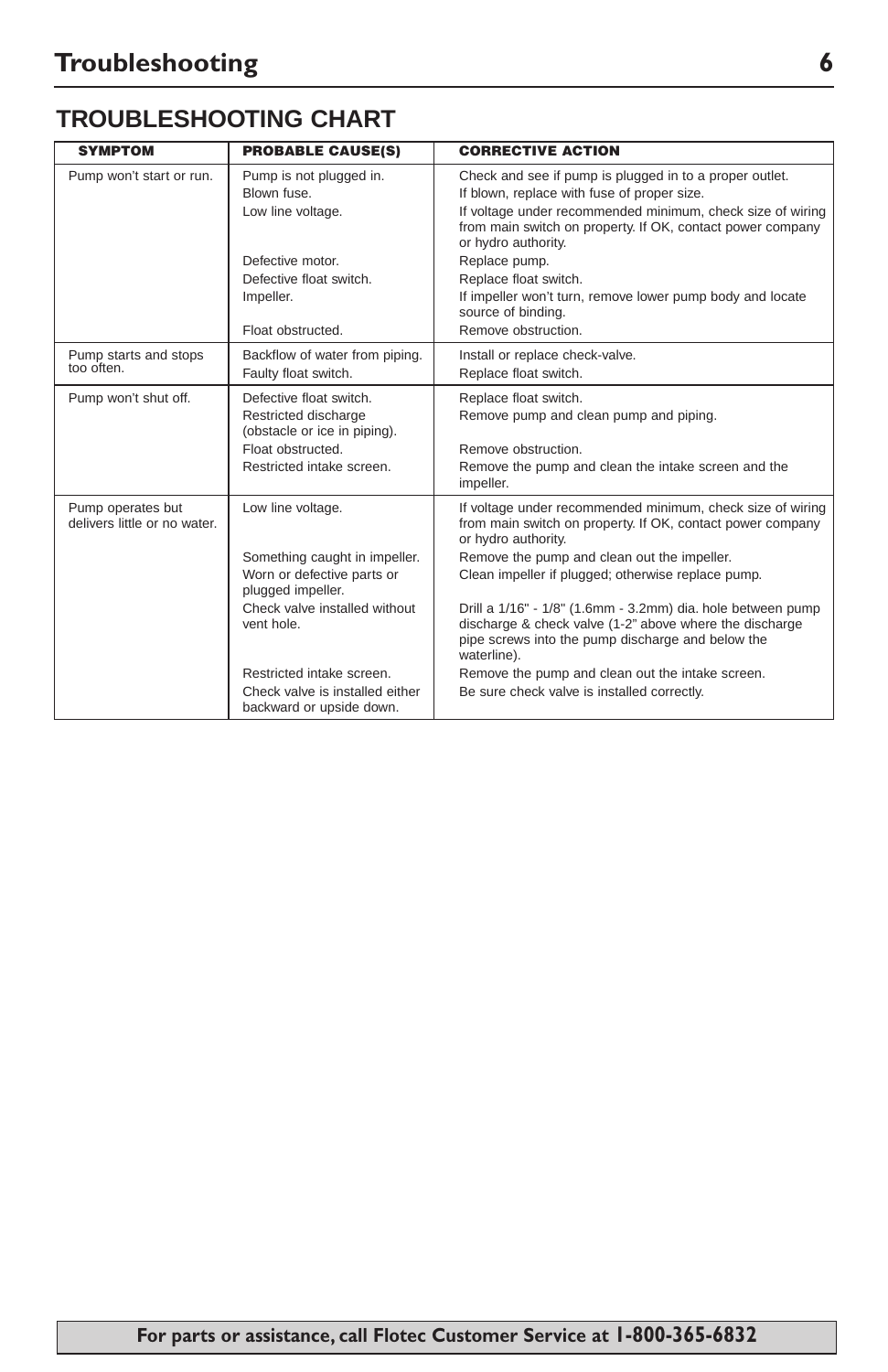### **RETAIN ORIGINAL RECEIPT FOR YOUR RECORDS.**

#### **LIMITED WARRANTY**

FLOTEC warrants to the original consumer purchaser ("Purchaser" or "You") of its products that they are free from defects in material and workmanship for a period of (12) months from the date of the original consumer purchase.

If, within twelve (12) months from the original consumer purchase, any such product shall prove to be defective, it shall be repaired or replaced at FLOTEC's option, subject to the terms and conditions set forth below. The original purchase receipt and product warranty information label are required to determine warranty eligibility. Eligibility is based on purchase date of original product – not the date of replacement under warranty. The warranty is limited to repair or replacement of product only – Purchaser pays all removal, installation, labor, shipping, and incidental charges. For parts or troubleshooting assistance, DO NOT return product to your retail store. Contact Flotec Customer Service at 1-800-365-6832.

Claims made under this warranty shall be made by returning the product (except sewage pumps, see below) to the retail outlet where it was purchased immediately after the discovery of any alleged defect. FLOTEC will subsequently take corrective action as promptly as reasonably possible. No requests for service will be accepted if received more than 30 days after the warranty expires.

#### **SEWAGE PUMPS**

DO NOT return a sewage pump (that has been installed) to your retail store. Contact Flotec Customer Service. Sewage pumps that have seen service and been removed carry a contamination hazard with them.

If your sewage pump has failed:

- Wear rubber gloves when handling the pump;
- For warranty purposes, return the pump's cord tag and original receipt of purchase to the retail store;
- Dispose of the pump according to local disposal ordinances.

#### **Exceptions to the Twelve (12) Month Limited Warranty**

| <b>Product</b>                                                                                                                                                                                                                        | <b>Warranty Period</b> |
|---------------------------------------------------------------------------------------------------------------------------------------------------------------------------------------------------------------------------------------|------------------------|
| Drill Pump, Pitcher Pump, In-line Water Filter Cartridge<br>Utility Pump (Model FP0F360AC)                                                                                                                                            | 90 days                |
| 1/3 HP Submersible Sump Pumps, INTELLIPUMP (Model FP0S1775A)<br>Pool Cover Pump (Model FP0S1790PCA), Utility Pump (Model FP0S4100X)<br>Condensate Pump (Model FPCP-20ULST)<br>Back-up Sump Pump System (Model FP2800DCC)              | 2 Years                |
| 4" Submersible Well Pumps<br>1/2 HP Submersible Sump Pumps<br>1/3 HP Sump Pump Models FPSC2200A-10 and FPSC2250A-10                                                                                                                   | 3 Years                |
| Pre-Charge Water System Tank (FP7100 Series)<br>1/2 HP Sump Pump Models FPSC3200A-10 and FPSC3250A-10                                                                                                                                 | 5 Years                |
| Floodmate® 7000 (Model FP0S6000A), Pedestal Sump Pump (Model FPPSS5000)<br>Sewage Ejector (Model FPSE3601A), Submersible Sewage Pump (Model FPSES2700A)<br>Utility Pump (Model FPSC1725X), Submersible Sump Pump (Model FPSC4550A-10) | Lifetime               |

#### **General Terms and Conditions**

You must pay all labor and shipping charges necessary to replace product covered by this warranty. This warranty does not apply to the following: (1) acts of God; (2) products which, in Flotec's sole judgement, have been subject to negligence, abuse, accident, misapplication, tampering, or alteration; (3) failures due to improper installation, operation, maintenance or storage; (4) atypical or unapproved application, use or service; (5) failures caused by corrosion, rust or other foreign materials in the system, or operation at pressures in excess of recommended maximums.

This warranty sets forth FLOTEC's sole obligation and purchaser's exclusive remedy for defective products.

FLOTEC SHALL NOT BE LIABLE FOR ANY CONSEQUENTIAL, INCIDENTAL, OR CONTINGENT DAMAGES WHATSOEVER. THE FOREGOING WARRANTIES ARE EXCLUSIVE AND IN LIEU OF ALL OTHER EXPRESS AND IMPLIED WARRANTIES, INCLUDING BUT NOT LIMITED TO THE IMPLIED WARRANTIES OF MERCHANTABILITY AND FITNESS FOR A PARTICU-LAR PURPOSE. THE FOREGOING WARRANTIES SHALL NOT EXTEND BEYOND THE DURATION PROVIDED HEREIN.

Some states do not allow the exclusion or limitation of incidental or consequential damages or limitations on how long an implied warranty lasts, so the above limitations or exclusions may not apply to You. This warranty gives You specific legal rights and You may also have other rights which vary from state to state.

> **FLOTEC • P.O. Box 342 • Delavan, WI U.S.A. 53115 Phone: 1-800-365-6832 • Fax: 1-800-526-3757 E-Mail: info@flotecwater.com • Web Site: http://www.flotecwater.com**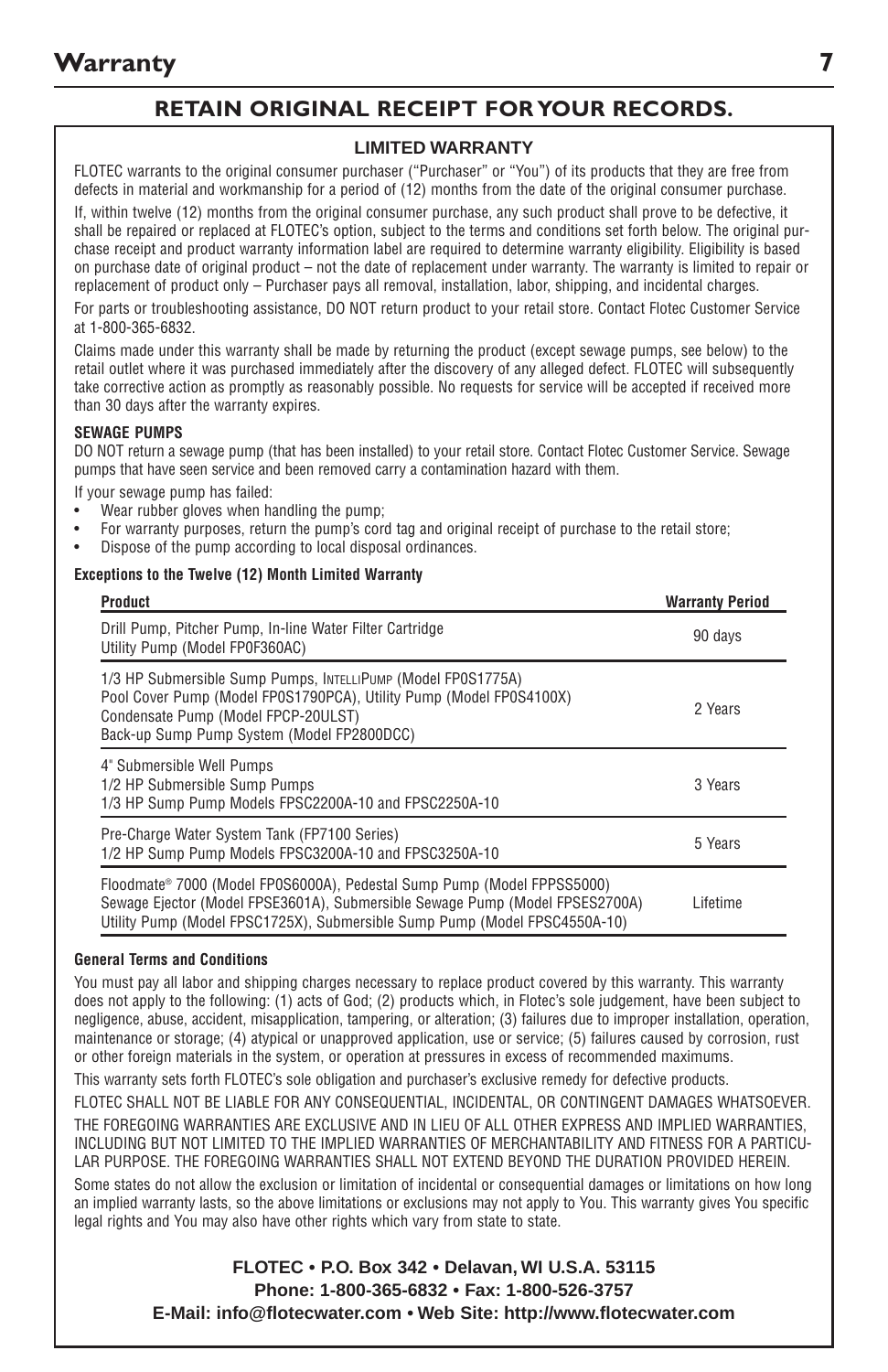## **DESCRIPTION**

Cette pompe de puisard submersible est conçue pour les puisards domestiques. Elle est munie d'une fiche à trois broches dont une de mise à la terre. Le moteur à bague de déphasage est rempli d huile et étanche, ce qui lui permet de fonctionner en chauffant moins. Les paliers de l'arbre du moteur ne requièrent aucun graissage. La pompe comporte également une protection contre les surcharges thermiques. Elle n'est pas conçue pour vider les piscines.

## **CARACTÉRISTIQUES**

Courant d'alimentation requis ......................115 V, 60 Hz Gammes de températures

du liquide............................de 0 à -21 °C (32 °F à 70 °F) Circuit de dérivation individuel requis

(minimum).....................................................15 ampères Refoulement:

Modèles Plastiques...1-1/4 po FNPT / 1-1/2 po MNPT Modèles en Fonte .................................1-1/2 po FNPT

**REMARQUE :** S'assurer que le diamètre du tuyau de refoulement est d'au moins 3,2 cm. Si le refoulement est trop petit, il y aura surchauffement et panne prématurée de la pompe.

Cette pompe est conçue pour être utilisée dans un puisard résidentiel. Ne pomper que de l'eau avec cette pompe.

**REMARQUE :** Cette pompe n'est pas conçue pour être utilisée en tant que pompe de fontaine ou de chute d'eau ni dans des eaux salées ou de saumure! Son utilisation avec une chute d'eau, une fontaine, de l'eau salée ou de saumure annulera la garantie.

Ne pas utiliser où de l'eau recircule.

Cette pompe n'est pas conçue pour vider les piscines.

**REMARQUE : Lire attentivement cette Notice d'utilisation pour l'installation, le fonctionnement et les consignes de sécurité.**

### **RENDEMENT**

| I LITRES PAR HEURE A LA HAUTEUR TOTALE DE REFOULEMENT EN METRES |                                               |                  |                                 |         |                     |  |
|-----------------------------------------------------------------|-----------------------------------------------|------------------|---------------------------------|---------|---------------------|--|
|                                                                 | 1.5 <sub>m</sub><br>$\overline{3}$ m<br>4.6 m |                  |                                 |         |                     |  |
| Sèrie                                                           | Puiss.                                        | $(5 \text{ pi})$ | (10 pi)                         | (15 pi) | débit à la          |  |
|                                                                 |                                               |                  | <b>VOLUME LITRES (GL)/HEURE</b> |         | hauteur<br>suivante |  |
| 6 1 3 2<br>FP0S1800A<br>8631<br>2 4 9 8<br>1/4                  |                                               |                  |                                 |         | 5.5 <sub>m</sub>    |  |
| FP0S1800LTS                                                     |                                               | (2280)           | (1620)                          | (660)   | (18 pi)             |  |
| FP0S2400A                                                       | 1/3                                           | 10 448           | 8 1 7 6                         | 5 3 3 7 | 6.1 m               |  |
| FP0S2450A                                                       |                                               | (2760)           | (2160)                          | (1410)  | (20 p)              |  |
| FP0S3200A                                                       | 1/2                                           | 12 113           | 10 220                          | 7 571   | 7.3 <sub>m</sub>    |  |
| FP0S3250A                                                       |                                               | (3200)           | (2700)                          | (2000)  | (24 pi)             |  |
| <b>FPSC2200A</b>                                                | 1/3                                           | 10 599           | 8 3 2 8                         | 5 2 9 9 | 6.1 m               |  |
| <b>FPSC2250A</b>                                                |                                               | (2800)           | (2200)                          | (1400)  | (20 pi)             |  |

## **CARACTÉRISTIQUES ÉLECTRIQUES ET DE COMMUTATION**

|                  |        | Charge<br>complète<br>moteur | Circuit de<br>dérivation<br>individuel<br>requis en | Réglage de<br>l'interrupteur | en mm (po) |
|------------------|--------|------------------------------|-----------------------------------------------------|------------------------------|------------|
| Sèrie            | Puiss. | Amp                          | ampères                                             | Marche                       | Arrêt      |
| FP0S1800A        | 1/4    | 8,8                          | 15                                                  | 298 (11%)                    | 114 (4½)   |
| FP0S1800LTS      | 1/4    | 8,8                          | 15                                                  | 159 (6%)                     | 76 (3)     |
| FP0S2400A        | 1/3    | 9.0                          | 15                                                  | 330 (13)                     | 152(6)     |
| FP0S3200A        | 1/2    | 5.5                          | 15                                                  | 330 (13)                     | 152(6)     |
| <b>FPSC2200A</b> | 1/3    | 9,0                          | 15                                                  | 330 (13)                     | 152(6)     |
| FP0S2450A        | 1/3    | 9,0                          | 15                                                  | 203(8)                       | 102(4)     |
| FP0S3250A        | 1/2    | 5,5                          | 15                                                  | 203(8)                       | 102(4)     |
| <b>FPSC2250A</b> | 1/3    | 9,0                          | 15                                                  | 203(8)                       | 102(4)     |

## **RENSEIGNEMENTS CONCERNANT LES CONSIGNES DE SÉCURITÉ GÉNÉRALES**

Si elle est bien installée, bien entretenue et bien utilisée, une électropompe assure de nombreuses années de service sans entretien. Toutefois, toutes circonstances inhabituelles (interruption du courant alimentant la pompe, saletés ou débris dans le puisard, débits de crue dépassant la capacité de la pompe, pannes électriques ou mécaniques de la pompe, etc.) peuvent empêcher la pompe de fonctionner normalement. Pour empêcher les dégâts causés par l'eau suite à une inondation, s'adresser au détaillant sur la possibilité de poser une deuxième pompe de puisard fonctionnant sur le courant alternatif ou une pompe de puisard de secours fonctionnant sur le courant continu et/ou une alarme de niveau élevé d'eau. Se reporter au «Tableau de recherche des pannes» de ce Manuel pour plus de renseignements concernant les problèmes courants des pompes de puisard et leurs remèdes. Pour de plus amples renseignements, s'adresser au détaillant, appeler le service à la clientèle Flotec en composant le 1 800 365-6832 ou visiter notre site web www.flotecwater.com.

- 1. Avant tout, il faut connaître les applications de la pompe, ces limites et les dangers potentiels que présente son utilisation.
- 2. **Ne pas utiliser pour pomper de l'eau dans laquelle se trouvent des poissons. Une fuite d'huile provenant du moteur pourrait tuer les poissons.**
- 3. Avant d'intervenir sur la pompe, couper le courant.
- 4. Dissiper toute la pression du circuit d'eau avant d'intervenir sur un des éléments de la pompe.
- 5. Vidanger l'eau du circuit avant d'intervenir sur la pompe.
- 6. Bien immobiliser la canalisation de refoulement avant de faire fonctionner la pompe. Une canalisation de refoulement non immobilisée risque de se déplacer comme un fouet et de causer des blessures corporelles et/ou des dommages matériels.
- 7. Avant chaque utilisation, s'assurer que les tuyaux souples ne comportent pas de points faibles ni de parties usées et que tous les raccords sont bien serrés.
- 8. Périodiquement, inspecter la pompe et tous les éléments de l'ensemble. Procéder à un entretien périodique selon le besoin.
- 9. Prévoir un moyen de dissiper la pression des pompes dont la canalisation de refoulement peut être fermée ou obstruée.
- 10. Sécurité personnelle :
	- a. Lorsque l'on intervient sur une pompe, toujours porter des lunettes de sécurité.
	- b. Toujours garder la zone de travail propre, dégagée et bien éclairée – Enlever tous les outils et tout l'équipement inutiles.
	- c. Les visiteurs doivent se tenir à une distance sécuritaire de la zone de travail.
	- d. Poser des cadenas pour s'assurer que les enfants ne pourront pas pénétrer dans l'atelier de travail. Poser aussi un interrupteur général et enlever les clés des démarreurs.
- 11. Lorsque l'on câble une pompe électrique, observer tous les codes de sécurité et de l'électricité applicables.
- 12. **Cet équipement ne fonctionne que sur le courant 115 volts (monophasé) et est muni d'un cordon d'alimentation approuvé à 3 conducteurs et d'une fiche à 3 broches dont une de mise à la terre.**

 **Pour les services des pièces ou d'assistance, appeler le service à la clientèle Flotec en composant le 1 (800) 365-6832**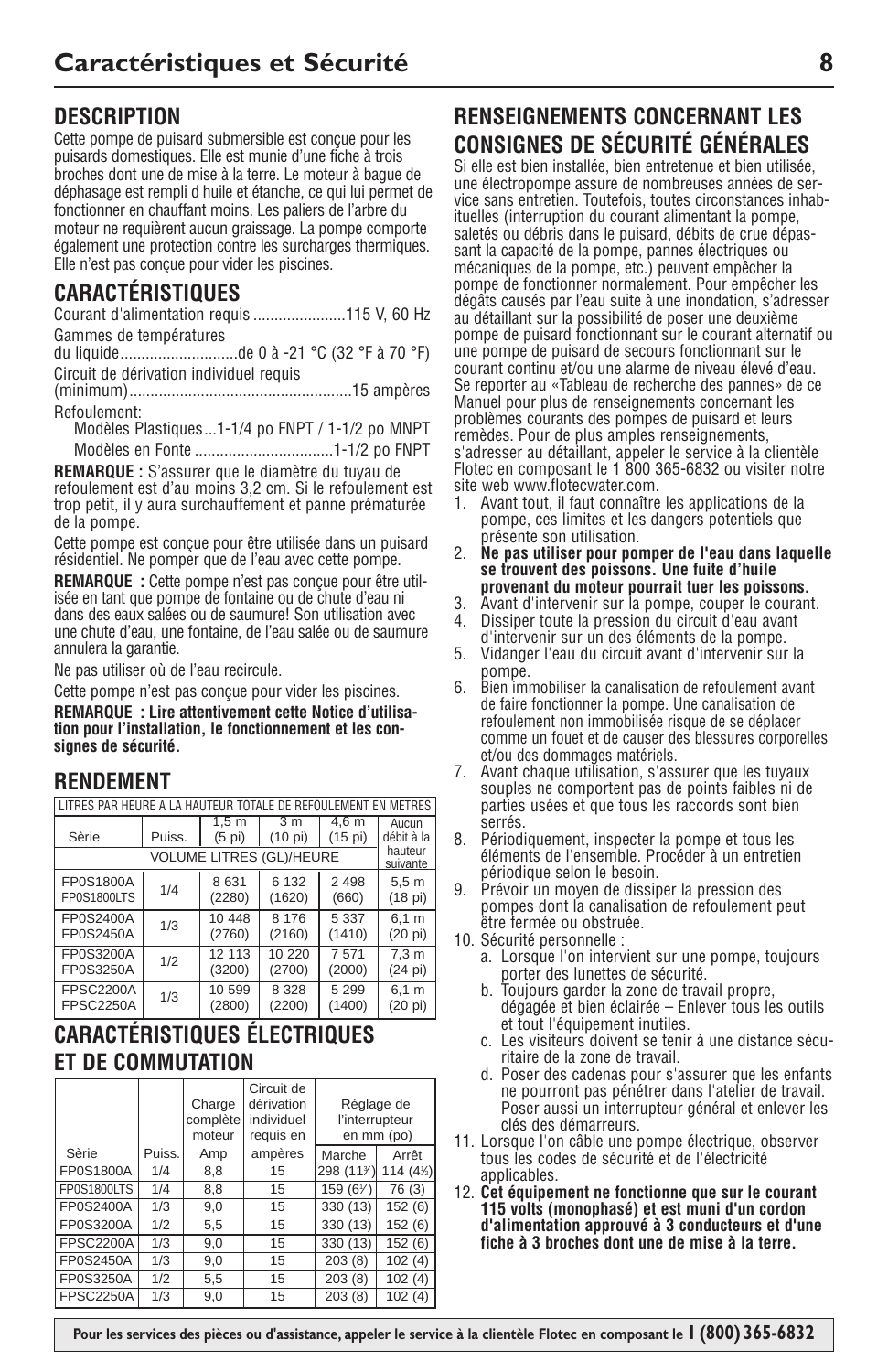**A AVERTISSEMENT** Avant d'intervenir sur la pompe et pour **minimiser les risques de chocs électriques, débrancher la pompe de la prise de courant. Aucune étude n'a été faite pour savoir si cette pompe pouvait être utilisée aux alentours des piscines. Cette pompe est livrée avec un conducteur et une fiche comportant une broche de mise à la terre. Ne brancher cette fiche que dans une prise de courant adéquatement mise à la terre.**

**Au cas où l'installation ne comporterait que des prises de courant à 2 trous, remplacer la prise dans laquelle la fiche sera branchée par une prise de courant à 3 trous adéquatement mise à la terre et posée conformément aux Codes et aux décrets applicables.**

- 13. Tout le câblage doit être exécuté par un électricien qualifié.
- 14. S'assurer que la source du courant est conforme aux caractéristiques de l'équipement.
- 15. Protéger le cordon électrique contre les objets tranchants, les surfaces chaudes, l'huile et les produits chimiques. Éviter de nouer le cordon. Remplacer immédiatement le cordon s'il est endommagé ou usé.
- 16. Ne pas toucher le moteur de la pompe pendant qu'il fonctionne. Les moteurs peuvent fonctionner par les températures élevées.
- 17. Ne pas manipuler la pompe ni le moteur de la pompe lorsqu'on a les mains humides ou lorsqu'on se tient debout sur une surface mouillée, humide ou dans l'eau.

**A AVERTISSEMENT** Tension dangereuse. Risque de secouss**es, de brûleres, voire de mort. Si le sol du sous-sol est humide ou couvert d'eau, ne pas marcher sur cette surface humide tant que toute l'alimentation en courant électrique n'a pas été interrompue. Si le sectionneur principal se trouve au sous-sol, appeler la compagnie qui fournit l'électricité pour lui demander d'interrompre le service parvenant à la maison ou appeler le service d'incendie local pour plus de renseignements. Déposer la pompe, la réparer ou la remplacer. On risque d'être mortellement électrocuté si l'on n'observe pas cet avertissement. Ne pas lever la pompe par son cordon électrique.**

### **INSTALLATION DE L'INTERRUPTEUR À FLOTTEUR**

Certains modèles équipés d'un interrupteur vertical nécessitent un peu de montage. Se reporter à la page 10 pour les instructions concernant l'interrupteur. Les modèles équipés d'interrupteurs à flotteur à tige sont prêts à être utilisés.

### **INSTALLATION**

- 1. Dans le cas de modèles équipés d'un interrupteur vertical, installer la pompe dans un puisard ayant un diamètre minimum de 25,4 cm (10 pouces) et dans un puisard ayant un diamètre minimum de 35,6 cm (14 pouces) dans le cas des pompes équipées d'un interrupteur à flotteur à cordon. Le puisard doit avoir une profondeur minimum de 40,6 cm (16 po) dans le cas des modèles à cordon et de 25,4 cm (10 po) dans le cas des modèles à interrupteur à flotteur vertical. Le puisard peut être construit avec un tuyau en ciment, du béton, en acier ou du plastique. Consulter les codes municipaux pour connaître le matériau approuvé et pour procéder adéquatement à l'installation.
- 2. Installer la pompe dans le puisard de façon que le mécanisme actionnant l'interrupteur puisse avant le plus grand dégagement possible.
- 3. Il ne faut pas poser la pompe sur une surface en argile, en terre ou sablonneuse. Enlever les petites pierres et le gravier du puisard qui risqueraient de

boucher la pompe. La crépine d'admission d'eau de la pompe doit toujours être dégagée.

**NOTA :** Ne pas utiliser de pâte à joint ordinaire pour tuyaux filetés sur les tuyaux en plastique car cette pâte attaque les plastiques.

4. Poser la tuyauterie de refoulement. Utiliser des tuyaux en plastique rigide et envelopper les filets de ruban d'étanchéité en téflon. Visser bien serré le tuyau à la main dans la pompe, puis le visser de 1-1/2 tour supplémentaire.

**Risque d'inondation. Si l'on utilise un ATTENTIONtuyau de refoulement souple, s'assurer que la pompe est bien immobilisée dans le puisard pour empêcher qu'elle se déplace. Si la pompe n'est pas bien immobilisée, elle risque de se déplacer, l'interrupteur risque de se coincer et d'empêcher la pompe de démarrer ou de s'arrêter.**

- Pour minimiser le bruit du moteur et les vibrations, un petit morceau de tuyau en caoutchouc (de 4,76 cm [1-7/8 po] de dia. int., une durite de radiateur, par exemple) peut être posé sur la conduite de refoulement à l'aide de colliers, près de la pompe.
- 6. Poser le clapet antiretour en ligne (Flotec n° FP0026-10-P2) ou un clapet antiretour logé dans la pompe (Flotec n° FP0026-6D-P2) pour empêcher l'eau de retomber dans la pompe lorsqu'elle est arrêtée.

**NOTA :** Si le clapet de non-retour ne comporte pas un trou de purge d'air pour empêcher les bouchons d'air dans la pompe, percer un trou de 3,2 mm (1/8 de po) dans le tuyau de refoulement, juste audessus où le tuyau de refoulement se visse dans le refoulement de la pompe. S'assurer que le trou est sous le niveau de l'eau et le clapet de non-retour pour empêcher la formation de bouchons d'air.

7. Courant électrique : La pompe est conçue pour fonctionner sur le courant électrique de 115 V, 60 Hz, et elle doit être branchée sur un circuit de dérivation individuel d'au moins 15 ampères. La pompe et l'interrupteur sont livrés avec des cordons électriques à 3 conducteurs et des fiches avec broches de terre. La fiche de l'interrupteur se branche directement dans la prise de courant et la fiche du cordon de la pompe se branche à l'arrière de la fiche de l'interrupteur.

**La pompe doit toujours être raccordée à la terre, sur un tuyau d'eau mis à la terre, une canalisation métallique adéquatement mise à la terre ou un circuit électrique adéquatement mis à la terre, par exemple. Ne jamais couper la broche ronde de mise à la terre de la fiche.**

- 8. Si la conduite de refoulement de la pompe est exposée aux températures de congélation extérieures, la partie exposée doit être installée de façon que l'eau restant dans le tuyau puisse se vidanger en retombant par gravité. Si l'on ne respecte pas cette recommandation, l'eau emprisonnée dans la conduite de refoulement risque de geler et la pompe risque d'être endommagée.
- 9. Après avoir installé la tuyauterie, le clapet antiretour et l'interrupteur à flotteur, la pompe est prête à fonctionner.
- 10. Vérifier le fonctionnement de la pompe en remplissant le puisard d'eau, puis observer le fonctionnement de la pompe sur un cycle complet. Pour connaître les réglages de l'interrupteur, se reporter au tableau de la page 8 intitulé « Caractéristiques électriques et de l'interrupteur ».

™ E.I. DuPont De Nemours and Company Corporation, Delaware.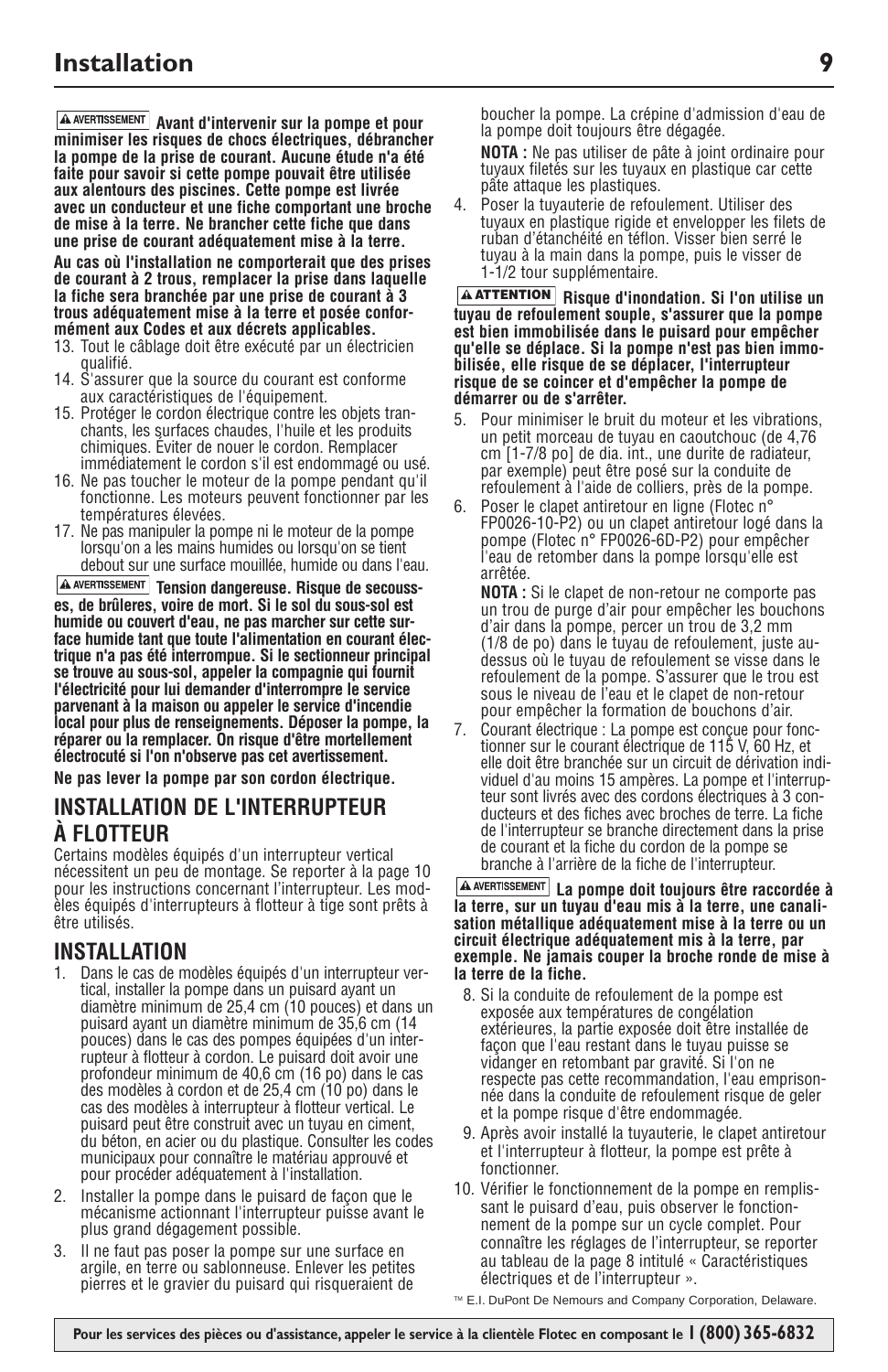**Ne pas procéder à cette vérification de fonctionnement risque de causer un mauvais fonctionnement, une panne prématurée, voire une inondation.**

### **FONCTIONNEMENT**

**A AVERTISSEMENT** Risque de secousses électriques. Ne **pas toucher à la pompe ni au moteur de la pompe lorsqu'on a les mains humides ou lorsqu'on se tient debout sur une surface mouillée, humide ou dans l'eau.**

- 1. Le joint de l'arbre dépend de l'eau pour son graissage. Ne pas utiliser la pompe si elle n'est pas immergée dans l'eau, sinon son joint sera endommagé si la pompe fonctionne à sec.
- 2. Le moteur est équipé d'un protecteur thermique à réarmement automatique. Si la température devait s'élever anormalement, le disjoncteur interrompra automatiquement l'arrivée de courant avant que le moteur soit endommagé. Lorsque le moteur aura suffisamment refroidi, le disjoncteur se réarmera automatiquement et le moteur redémarrera. Si le protecteur se déclenche constamment, sortir la pompe du puisard et en déterminer la cause. Une

basse tension, des cordons prolongateurs trop longs, un impulseur bouché, une hauteur de refoulement très basse ou un tuyau de refoulement bouché ou gelé, etc. risquent de causer un fonctionnement intermittent.

3. La pompe n'aspirera pas toute l'eau. Si on fait fonctionner la pompe manuellement, et que brusquement l'eau ne coule plus par son tuyau de refoulement, arrêter immédiatement la pompe. Le niveau de l'eau est probablement très bas et la pompe s'est désamorcée.

**Risque de chocs électriques. Avant de vérifier pourquoi cette pompe a cessé de fonctionner, interrompre le courant parvenant à la pompe.** 



**NOTA :** Pour le modèle FP0S1800LTS, se reporter aux instructions incluses avec l'interrupteur de rechange, numéro de pièce FPS17-66.

**Pour les services des pièces ou d'assistance, appeler le service à la clientèle Flotec en composant le 1 (800) 365-6832**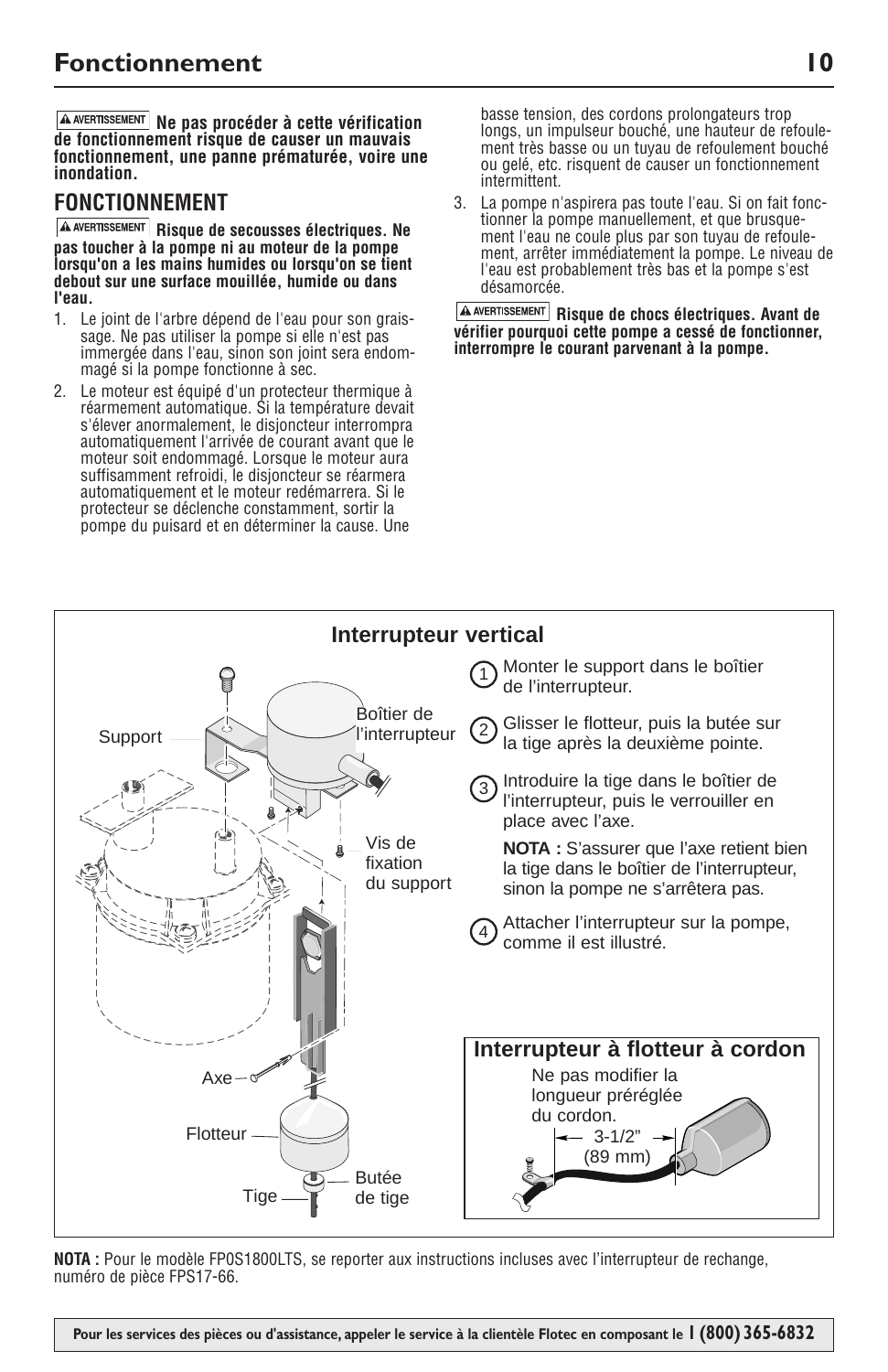### **MODÈLES PLASTIQUES FP0S1800A, FP0S1800LTS FP0S2400A, FP0S3200A FP0S2450A, FP0S3250A**



| <b>MODÈLES EN FONTE</b> |                  |  |
|-------------------------|------------------|--|
|                         | <b>FPSC2200A</b> |  |
|                         | <b>FPSC2250A</b> |  |

| Modéle           | <b>Impulseur</b> | Cordon<br>d'amimentation |
|------------------|------------------|--------------------------|
| <b>FP0S1800A</b> | RP0000917        | PS117-54-TSU             |
| FP0S1800LTS      | RP0000917        | <b>PS117-54-TSU</b>      |
| FP0S2400A        | PS5-271P         | PS117-54-TSU             |
| FP0S2450A        | PS5-271P         | <b>PS117-54-TSU</b>      |
| FP0S3200A        | RP0000911A       | PS117-54-TSU             |
| FP0S3250A        | RP0000911A       | PS117-54-TSU             |
| <b>FPSC2200A</b> | <b>PS5-272P</b>  | PS117-54-TSU             |
| <b>FPSC2250A</b> | <b>PS5-272P</b>  | PS117-54-TSU             |

|                 |                                           |                | <b>FP0S2400A</b><br><b>FP0S1800A</b> | FP0S1800LTS<br><b>FP0S2450A</b> |                  |                  |
|-----------------|-------------------------------------------|----------------|--------------------------------------|---------------------------------|------------------|------------------|
| Réf.            | <b>Désignation</b>                        | <b>Oté</b>     | <b>FP0S3200A</b>                     | <b>FP0S3250A</b>                | <b>FPSC2200A</b> | <b>FPSC2250A</b> |
| 1               | Ensemble de cordón électrique             | 1              | See Chart                            | See Chart                       | See Chart        | See Chart        |
| $\overline{2}$  | Vis à tête de collier cordon              | 1              | U30-955PS                            |                                 | U30-955PS        |                  |
| 3               | Collier cordon de interrupteur à flotteur | 1              | CC0030-13                            |                                 | CC0030-13        |                  |
| 4A              | Interrupteur à flotteur à cordon          | 1              | FP18-15BD                            |                                 | FP18-15BD        |                  |
| 4B              | Interrupteur à flotteur vertical          | 1              |                                      | FPS17-66                        |                  | FPS17-66         |
| 5               | Vis à tête hexagonale n° 8-32 x 7/8       |                |                                      |                                 |                  |                  |
|                 | de pouce                                  | 4              | U30-951PS                            |                                 | U30-951PS        | U30-951PS        |
| $6\overline{6}$ | Moteur                                    | 1              | $* *$                                | $+ +$                           | $\star\star$     | $+ +$            |
| 7A              | Volute (supérieure)FP0S2400, 3200,        | 1              | <b>PS1-31P</b>                       | PS1-31p                         |                  |                  |
|                 | 2450, 3250                                |                |                                      |                                 |                  |                  |
| 7B              | Volute (supérieure) FPSC2200, 2250        | 1              |                                      |                                 | <b>PS1-24B</b>   | <b>PS1-24B</b>   |
| ٠               | Volute (supérieure - FP0S1800)            | 1              | <b>PS1-32P</b>                       | <b>PS1-32P</b>                  |                  |                  |
| 8               | Vis à tête cylindrique à empreinte        |                |                                      |                                 |                  |                  |
|                 | cruciforme n° 8-32 x 5/8 de pouce         | $\overline{4}$ | U30-912PS                            | U30-912PS                       | U30-912PS        | U30-912PS        |
| 9               | Impulseur                                 | 1              | Ver la tabla                         | Ver la tabla                    | Ver la tabla     | Ver la tabla     |
| 10              | Volute (inférieure)                       | 1              | <b>PS1-30P</b>                       | <b>PS1-30P</b>                  |                  |                  |
| 11              | Plaque de base                            |                |                                      |                                 | <b>PS4-18P</b>   | <b>PS4-18P</b>   |
| 12              | Vis à tête cylindrique                    |                |                                      |                                 |                  |                  |
|                 | $n^{\circ}$ 8-16 x 1/2 po de long         | $\overline{7}$ | U30-956MG                            | U30-956MG                       |                  |                  |
| 13              | Vis à tête cylindrique à empreinte        |                |                                      |                                 |                  |                  |
|                 | cruciforme n° 8-32 x 1/2 de pouce         | 8              |                                      |                                 | U30-571BT        | U30-571BT        |
|                 |                                           |                |                                      |                                 |                  |                  |

\*\*Si le moteur tombe en panne. Replacer la pompe.

• No ilustré

 **Pour les services des pièces ou d'assistance, appeler le service à la clientèle Flotec en composant le 1 (800) 365-6832**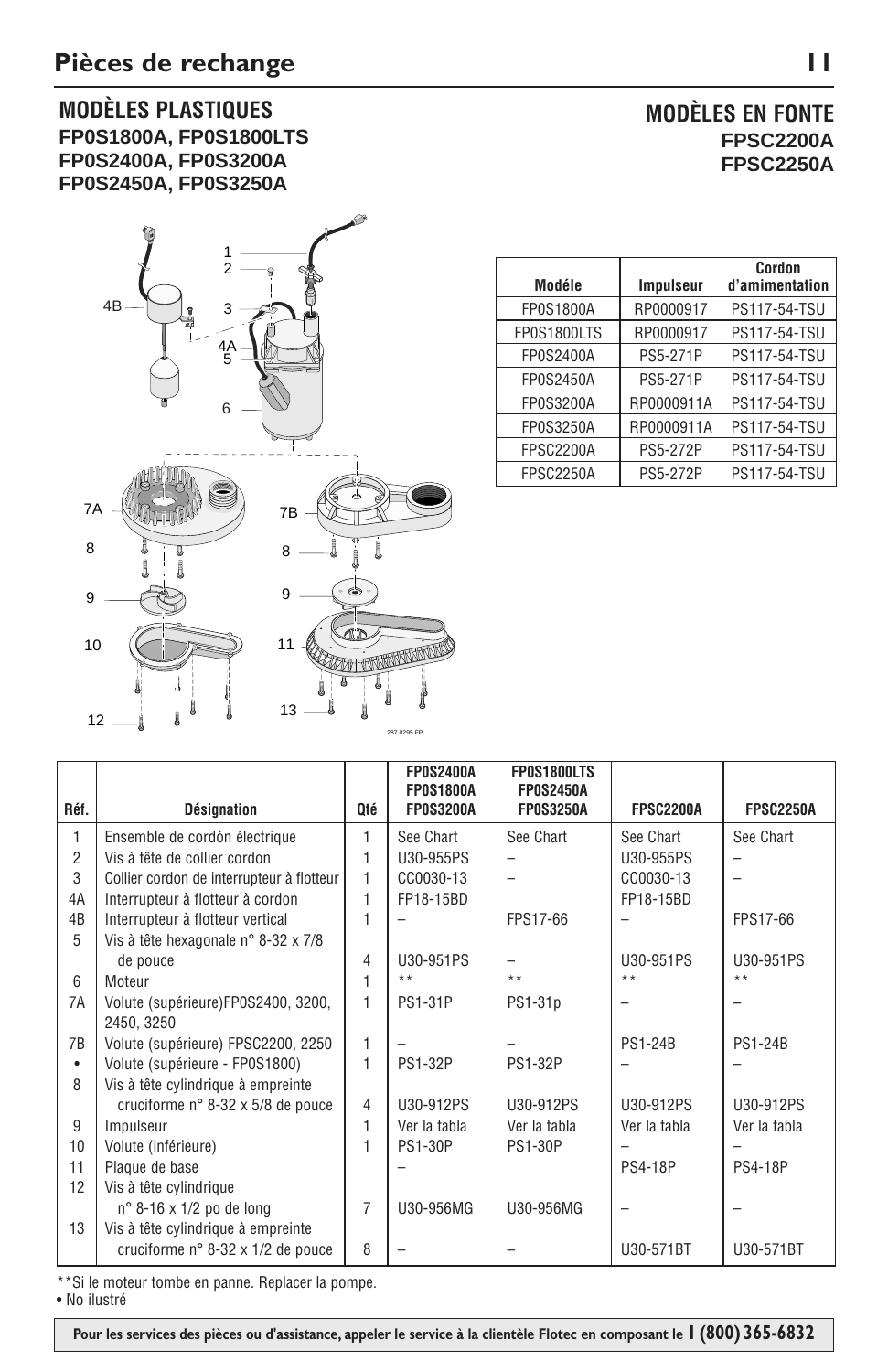## **LOCALISATION DES PANNES**

| <b>Symptôme</b>                                                  | Cause(s) probable(s)                                                                                                                                                                                                                                                                             | <b>Mesure corrective</b>                                                                                                                                                                                                                                                                                                                                                                                                                                                                                                                                                                                                                                                                                                                                                                          |
|------------------------------------------------------------------|--------------------------------------------------------------------------------------------------------------------------------------------------------------------------------------------------------------------------------------------------------------------------------------------------|---------------------------------------------------------------------------------------------------------------------------------------------------------------------------------------------------------------------------------------------------------------------------------------------------------------------------------------------------------------------------------------------------------------------------------------------------------------------------------------------------------------------------------------------------------------------------------------------------------------------------------------------------------------------------------------------------------------------------------------------------------------------------------------------------|
| La pompe ne démarre<br>pas ou ne tourne pas.                     | La pompe n'est pas branchée.<br>Niveau d'eau trop bas.<br>Fusible fondu.<br>Basse tension de la ligne.<br>Moteur défectueux.<br>Interrupteur du moteur<br>défectueux.<br>Roue motrice.<br>Entrave trop longue.<br>Obstruction du flotteur.                                                       | S'assurer que la pompe est branchée dans une prise de<br>courant adéquate.<br>L'interrupteur de la pompe ne se déclenche pas si l'eau ne<br>recouvre pas la partie supérieure de la pompe.<br>Si le fusible est fondu, remplacer par le calibre qui convient.<br>Si la tension est au-dessous du minimum recommandé,<br>vérifier la force du câblage provenant de l'interrupteur général<br>de l'habitation. S'il n'y a pas de problème, contacter la<br>Compagnie d'électricité ou les services hydro-électriques.<br>Remplacer la pompe.<br>Remplacer l'interrupteur du moteur.<br>Si la roue refuse de tourner, déposer la partie inférieure de<br>la pompe et cherche la cause du blocage.<br>Raccourcir l'entrave.<br>Dégager le mouvement du flotteur.                                      |
| La pompe démarre et<br>s'arrête trop souvent.                    | Reflux du liquide dans<br>la pompe.<br>Interrupteur du flotteur<br>défectueux.                                                                                                                                                                                                                   | Installer un clapet de retenue.<br>Remplacer l'interrupteur du flotteur.                                                                                                                                                                                                                                                                                                                                                                                                                                                                                                                                                                                                                                                                                                                          |
| La pompe refuse de<br>s'arrêter.                                 | Interrupteur du flotteur<br>défectueux.<br>Diminution du refoulement<br>(obstruction ou glace dans<br>la tuyauterie)<br>Entrave trop longue.<br>Obstruction du flotteur.<br>La crépine d'aspiration<br>est obstruée.                                                                             | Remplacer l'interrupteur du flotteur.<br>Déposer la pompe et nettoyer la pompe et la canalisation.<br>Raccourcir l'entrave.<br>Dégager le mouvement du flotteur.<br>Déposer la pompe et nettoyer la crépine d'aspiration ainsi<br>que l'impulseur.                                                                                                                                                                                                                                                                                                                                                                                                                                                                                                                                                |
| La pompe fonctionne<br>mais elle ne délivre<br>pas ou peu d'eau. | Basse tension de la ligne.<br>Quelque chose bloque la<br>rouemotrice.<br>Pièces usées ou défectueuses.<br>ou roue motrice obstruée.<br>Clapet de retenue installé<br>sansorifice de ventilation.<br>La crépine d'aspiration<br>est obstruée.<br>Le clapet antiretour est<br>installé à l'envers. | Si la tension est au-dessous du minimum recommandé.<br>vérifier la force du câblage provenant de l'interrupteur<br>général de l'habitation. S'il n'y a pas de problème, contacter<br>la Compagnie d'électricité.<br>Démonter la pompe et nettoyer l'impulseur.<br>Nettoyer la roue motrice si elle est obstruée ; autrement,<br>remplacer la pompe.<br>Percer un trou de 1,6 à 3,2 mm (de 1/16 à 1/8 po) de<br>diamètre entre le refoulement de la pompe et le clapet<br>de retenue (Entre 2,5 et 5 cm (1 à 2 po) au-dessus des filets du tuyau de<br>refoulement qui se visse dans le refoulement de la pompe, et sous le<br>niveau de l'eau.<br>Déposer la pompe et nettoyer la crépine d'aspiration ainsi<br>que l'impulseur.<br>S'assurer que le clapet antiretour est installé correctement. |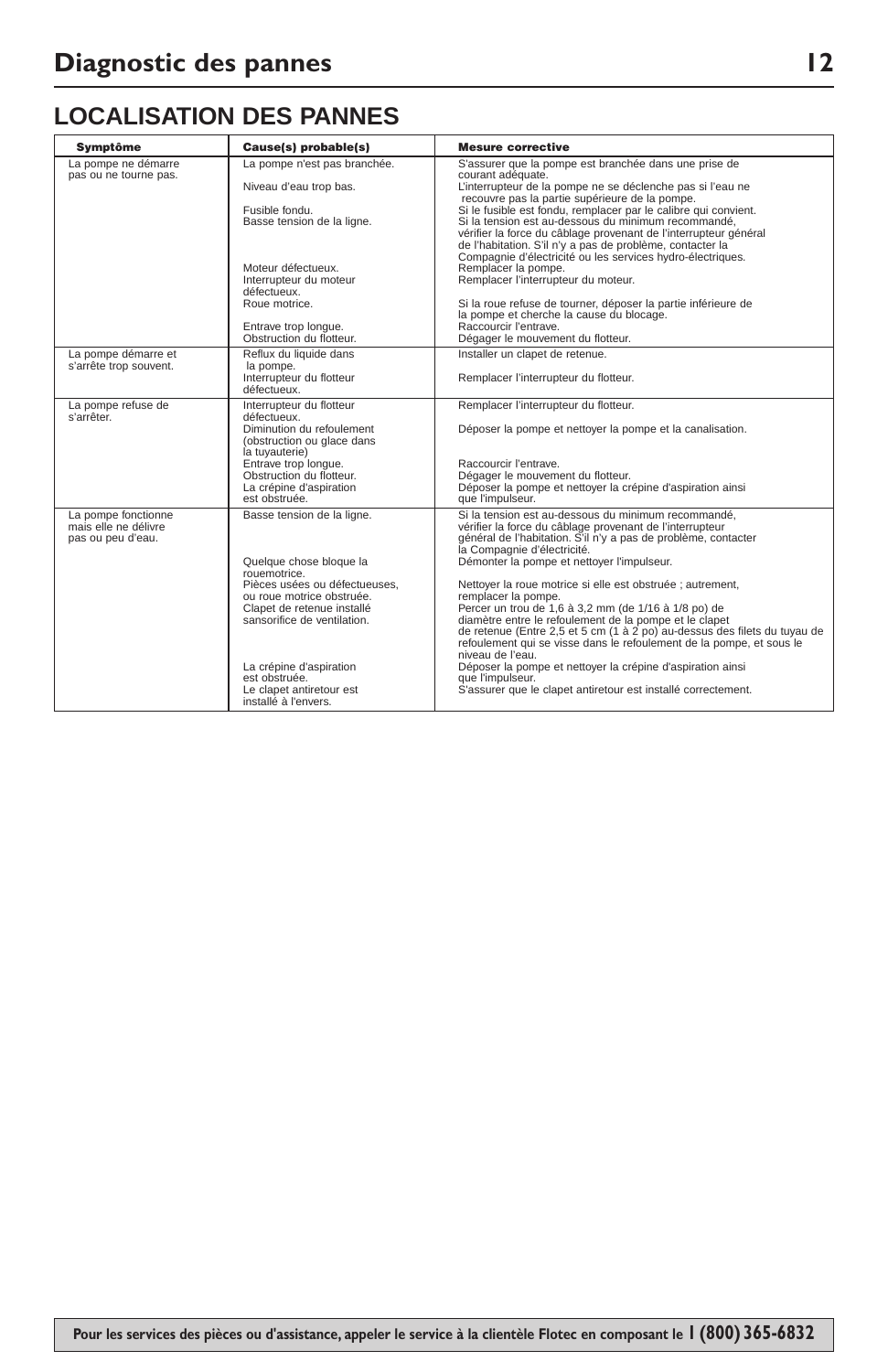### **CONSERVER L'ORIGINAL DU REÇU POUR TOUTE RÉFÉRENCE ULTÉRIEURE.**

#### **GARANTIE LIMITÉE**

FLOTEC garantit à l'acheteur/au consommateur d'origine (l'Acheteur) que ses produits sont exempts de tout vice de matériau et de fabrication. Cette garantie est valable pendant douze (12) mois à partir de la date d'achat d'origine.

Si, dans les douze (12) mois suivant la date d'achat d'origine, un produit se révèle défectueux, il sera réparé ou remplacé, à la discrétion de FLOTEC, conformément aux modalités et conditions exposées ci-dessous. Le reçu de l'achat d'origine et l'étiquette d'information sur la garantie sont requis pour déterminer la recevabilité de la réclamation au titre de la garantie. La recevabilité de la réclamation se base sur la date de l'achat d'origine du produit, et non sur la date d'un éventuel remplacement sous garantie. La garantie est limitée à la réparation ou au remplacement du produit uniquement. L'Acheteur assume les frais de retrait, d'installation, de transport et tous les frais accessoires.

Pour obtenir des pièces ou de l'aide technique, NE PAS retourner le produit au détaillant. Contacter le service à la clientèle de Flotec au 1-800-365-6832.

Les réclamations au titre de cette garantie doivent être effectuées en retournant le produit (à l'exception des pompes d'eaux d'égout, voir ci-dessous) au détaillant où il a été acheté, et ce, immédiatement après la découverte de la défaillance supposée. FLOTEC prendra les mesures correctives nécessaires dans un délai rapide et raisonnable. Aucune demande de réparation ne sera acceptée plus de 30 jours après l'expiration de la garantie.

#### **POMPES D'EAUX D'ÉGOUT**

NE PAS RETOURNER une pompe d'eaux d'égout (qui a été installée) au détaillant. Communiquer avec le service à la clientèle de FLOTEC. Les pompes d'eaux d'égout qui ont été utilisées, puis retirées présentent un risque de contamination.

En cas de défaillance de la pompe d'eaux d'égout :

- Porter des gants en caoutchouc pour manipuler la pompe.
- À des fins de garantie, retourner l'étiquette figurant sur le cordon de la pompe et l'original du reçu au détaillant.
- Mettre la pompe au rebut conformément à la réglementation locale.

#### **Exceptions à la garantie limitée de douze (12) mois**

| Produit                                                                                                                                                                                                                                                                                                                     | Période de garantie |
|-----------------------------------------------------------------------------------------------------------------------------------------------------------------------------------------------------------------------------------------------------------------------------------------------------------------------------|---------------------|
| Pompe adaptable sur perceuse, pompe d'amorçage, cartouche de filtre à eau en ligne<br>Pompe à usage général (modèle FP0F360AC)                                                                                                                                                                                              | 90 jours            |
| Pompes de puisard submersibles de 1/3 CV, INTELLIPUMP (modèle FP0S1775A)<br>Pompe pour couverture de piscine (modèle FP0S1790PCA),<br>Pompe à usage général (modèle FP0S4100X),<br>Pompe de récupération des eaux condensées (modèle FPCP-20ULST)<br>Système de pompage de secours de puisard de soutien (modèle FP2800DCC) | 2 ans               |
| Pompes de puits submersibles de 10,2 cm (4 po)<br>Pompes de puisard submersibles de 1/2 CV<br>Pompes de puisard submersibles de 1/3 CV, modèles FPSC2200A-10 et FPSC2250A-10                                                                                                                                                | 3 ans               |
| Réservoir préchargé de système d'eau (gamme FP7100)<br>Pompes de puisard submersibles de 1/2 CV, modèles FPSC3200A-10 et FPSC3250A-10                                                                                                                                                                                       | 5 ans               |
| Floodmate® 7000 (modèle FP0S6000A), pompe sur colonne de puisard (modèle FPPSS5000)<br>Éiecteur d'eaux d'égout (modèle FPSE3601A).<br>Pompe d'eaux d'égout submersible (modèle FPSES2700A)<br>Pompe à usage général (modèle FPSC1725X)<br>Pompe de puisard submersible (modèle FPSC4550A-10)                                | À vie               |

#### **Modalités et conditions générales**

L'Acheteur doit payer tous les frais de main d'œuvre et de transport nécessaires au remplacement du produit garanti couvert par cette garantie. Cette garantie ne s'applique pas à ce qui suit : (1) Les catastrophes naturelles; (2) Les produits qui, selon Flotec, ont fait l'objet d'une négligence, d'une utilisation abusive, d'un accident, d'une mauvaise application ou d'une altération; (3) Les défaillances dues à une installation, une utilisation, un entretien ou un entreposage inappropriés; (4) Une application, une utilisation ou une réparation atypique ou non approuvée; (5) Les défaillances causées par la corrosion, la rouille ou d'autres matériaux étrangers au système, ou par une utilisation à une pression supérieure au maximum recommandé.

Cette garantie établit la responsabilité unique de FLOTEC et le recours exclusif de l'Acheteur en cas de produit défectueux.

FLOTEC NE POURRA ÊTRE TENUE RESPONSABLE DE TOUT DOMMAGE INDIRECT OU CONSÉCUTIF QUEL QU'IL SOIT.

LES PRÉSENTES GARANTIES SONT EXCLUSIVES ET REMPLACENT TOUTE AUTRE GARANTIE EXPRESSE OU IMPLICITE, Y COMPRIS, MAIS SANS S'Y LIMITER, CELLE DE QUALITÉ MARCHANDE OU D'APTITUDE DU PRODUIT À UN EMPLOI PARTICULIER. LES PRÉSENTES GARANTIES NE PEUVENT SE PROLONGER AU-DELÀ DE LA PÉRIODE DE GARANTIE INDIQUÉE ICI.

Certains États ne permettent pas l'exclusion ou la limitation des dommages indirects ou consécutifs, ni les limitations relatives à la durée des garanties implicites. Par conséquent, il se peut que les limitations ou les exclusions ci-dessus ne s'appliquent pas. Cette garantie procure des droits juridiques précis à l'Acheteur. Cependant, il est possible de bénéficier d'autres droits, qui varient selon l'État.

**FLOTEC • P.O. Box 342 • Delavan, WI U.S.A. 53115 Téléphone : 1 800 365-6832 • Télécopieur : 1 800 526-3757 Courriel : info@flotecwater.com • Site Web : http://www.flotecwater.com**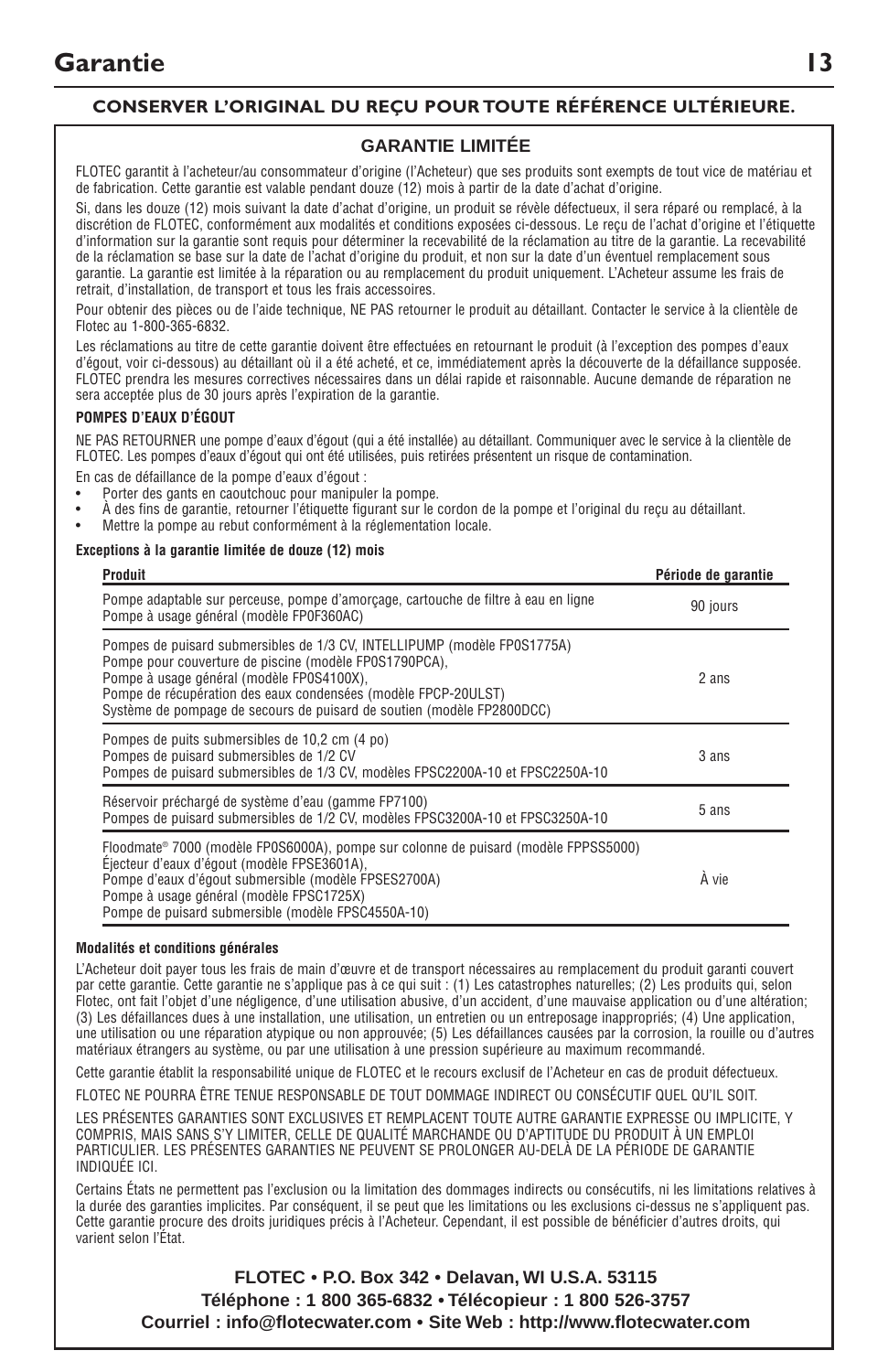## **DESCRIPCION**

Esta Bomba Sumergible de Sumidero ha sido diseñada para sumideros domésticos. La unidad viene equipada con un cordón eléctrico de tipo puesta a tierra, con tres puntas. El motor monofásico de inducción está lleno de aceite y viene cerrado herméticamente para una operación más fría. Los cojinetes de manguito en el eje del motor nunca necesitan lubricación. Protección de reposición térmica automática. No se ha diseñado para usar como bomba de desagüe para piscinas de natación.

### **ESPECIFICACIONES**

| Gama de la Temperatura |  |
|------------------------|--|
|                        |  |

Requiere un ramal individual (mínimo)..............15 Amps Tubería de Descarga:

Modelo de Plastico ...........1-1/4" FNPT / 1-1/2" MNPT Modelo de Hierro Forjado.........................1-1/2" FNPT

**AVISO:** No reduzca el tamaño de la tubería o de la manguera de descarga a un diámetro menor de 1-1/4". Si la descarga es demasiado pequeña, la bomba se recalentará y fallara prematuramente.

Esta bomba ha sido diseñada sólo para uso en sumideros domésticos. Bombee solamente agua con esta bomba.

**AVISO:** Este aparato no está diseñado como bomba de cascada o fuente, ni para aplicaciones con agua salada o de mar. El uso con cascadas, fuentes, agua salada o de mar anulará la garantía.

No usar en donde hay recirculación de agua.

No ha sido diseñado para usar como desaguador de piscinas de natación.

**AVISO: Es importante leer este Manual del Propietario con información sobre la instalación, la operación y la seguridad.**

### **RENDIMIENTO**

| GPH (LPH) A ALTURA TOTAL EN PIES (M) |     |                    |                                   |         |                   |
|--------------------------------------|-----|--------------------|-----------------------------------|---------|-------------------|
|                                      |     | $\overline{1,5}$ m | 3 <sub>m</sub>                    | 4.6 m   | Sin caudal        |
| Modelo                               | HP  | $(5 \text{pi})$    | (10 pi)                           | (15 pi) | en al altura      |
|                                      |     |                    | CAPACIDAD EN GALONES (I) POR HORA |         | indicada<br>abajo |
| FP0S1800A                            | 1/4 | 8 6 3 1            | 6 132                             | 2 4 9 8 | 5.5 <sub>m</sub>  |
| FP0S1800LTS                          |     | (2280)             | (1620)                            | (660)   | (18 pi)           |
| FP0S2400A                            | 1/3 | 10 448             | 8 176                             | 5 3 3 7 | 6.1 m             |
| FP0S2450A                            |     | (2760)             | (2160)                            | (1410)  | $(20 \text{ pi})$ |
| FP0S3200A                            | 1/2 | 12 113             | 10 220                            | 7571    | 7.3 <sub>m</sub>  |
| FP0S3250A                            |     | (3200)             | (2700)                            | (2000)  | (24 pi)           |
| <b>FPSC2200A</b>                     | 1/3 | 10 599             | 8 3 2 8                           | 5 2 9 9 | 6.1 m             |
| <b>FPSC2250A</b>                     |     | (2800)             | (2200)                            | (1400)  | (20 pi)           |

### **ESPECIFICACIONES ELECTRICAS Y DEL INTERRUPTOR**

|                  |     | Amperios<br>con el | Require un | Ajuste del     |          |
|------------------|-----|--------------------|------------|----------------|----------|
|                  |     | motor a            | ramal      | interruptor en |          |
|                  |     | plena              | individual | pulgadas (mm)  |          |
| Modelo           | HP  | carga              | (amperios) | Encendido      | Apagado  |
| FP0S1800A        | 1/4 | 8.8                | 15         | 298 (11%)      | 114 (4½) |
| FP0S1800LTS      | 1/4 | 8.8                | 15         | 159 (6%)       | 76 (3)   |
| FP0S2400A        | 1/3 | 9.0                | 15         | 330 (13)       | 152(6)   |
| FP0S3200A        | 1/2 | 5.5                | 15         | 330 (13)       | 152(6)   |
| <b>FPSC2200A</b> | 1/3 | 9.0                | 15         | 330 (13)       | 152(6)   |
| FP0S2450A        | 1/3 | 9.0                | 15         | 203(8)         | 102(4)   |
| FP0S3250A        | 1/2 | 5,5                | 15         | 203(8)         | 102(4)   |
| <b>FPSC2250A</b> | 1/3 | 9,0                | 15         | 203(8)         | 102(4)   |

## **INFORMACION GENERAL SOBRE SEGURIDAD**

Las bombas de sumidero eléctricas por lo regular duran muchos años sin sufrir problemas de servicio, cuando son instaladas, mantenidas y usadas correctamente. Sin embargo, las situaciones inusuales (interrupción del suministro eléctrico que va a la bomba, tierra o suciedad en el sumidero, inundación superior a la capacidad de la bomba, fallas eléctricas y mecánicas, etc.), pueden evitar que su bomba funcione como acostumbra. Para evitar posibles daños ocasionados por inundación de agua, consulte a su representante de ventas sobre la instalación de una bomba de sumidero con CA secundaria, una bomba de sumidero de respaldo con CD, y/o una alarma de alto nivel de agua. Consulte la "Tabla de solución de problemas" contenida en este manual para infor-mación sobre problemas comunes de la bomba de sumidero y soluciones. Para mayor información, visite a su representante de ventas, llame al Departamento de Servicio al Cliente de Flotec 1-800-365-6832, o visite nuestro sitio en Internet, www.flotecwater.com.

- 1. Infórmese sobre la aplicación, limitaciones y posibles riesgos de la bomba.
- 2. **No usar en agua en donde haya peces. Si hay una fuga de aceite del motor puede matar a los peces.**
- 3. Desconecte la energía eléctrica antes de efectuar reparaciones.
- 4. Alivie toda la presión dentro del sistema antes de reparar cualquier componente.
- 5. Drene toda el agua del sistema antes de efectuar reparaciones.
- 6. Asegure bien la tubería de descarga antes de poner en marcha la bomba. Una tubería de descarga que no esté bien segura puede moverse y causar lesiones personales y/o daños materiales.
- 7. Antes de cada uso, verifique si las mangueras están débiles o gastadas, asegurándose de que todas las conexiones estén firmes.
- 8. Inspeccione periódicamente el sumidero, la bomba y los componentes del sistema. Manténgala limpia de basuras y objetos extraños. Realice el mantenimiento de rutina como sea necesario.
- 9. Provea un medio de alivio de la presión para aquellas bombas cuya tubería de descarga puede bloquearse u obstruirse.
- 10. Seguridad Personal:
	- a. Use lentes protectores en todo momento cuando trabaje en la bomba.
	- b. Mantenga el lugar de trabajo limpio, despejado y debidamente iluminado - guarde todas herramientas y el equipo que no se use.
	- c. Mantenga a los visitantes a una distancia segura del lugar de trabajo.
	- d. Asegúrese de que su taller sea a prueba de niños - con candados, interruptores maestros y sacando las llaves del arrancador.
- 11. Cuando instale el cableado de una bomba accionada eléctricamente, siga todos los códigos eléctricos y de seguridad que correspondan.
- 12. **Esta bomba solamente se puede usar con corriente de 115 voltios (monofásica) y está equipado con un cordón aprobado de 3 conductores y 3 clavijas, del tipo de puesta a tierra.**

 **Para refacciones o asistencia, llame a Flotec Servicios al Cliente al: 1 800 365-6832**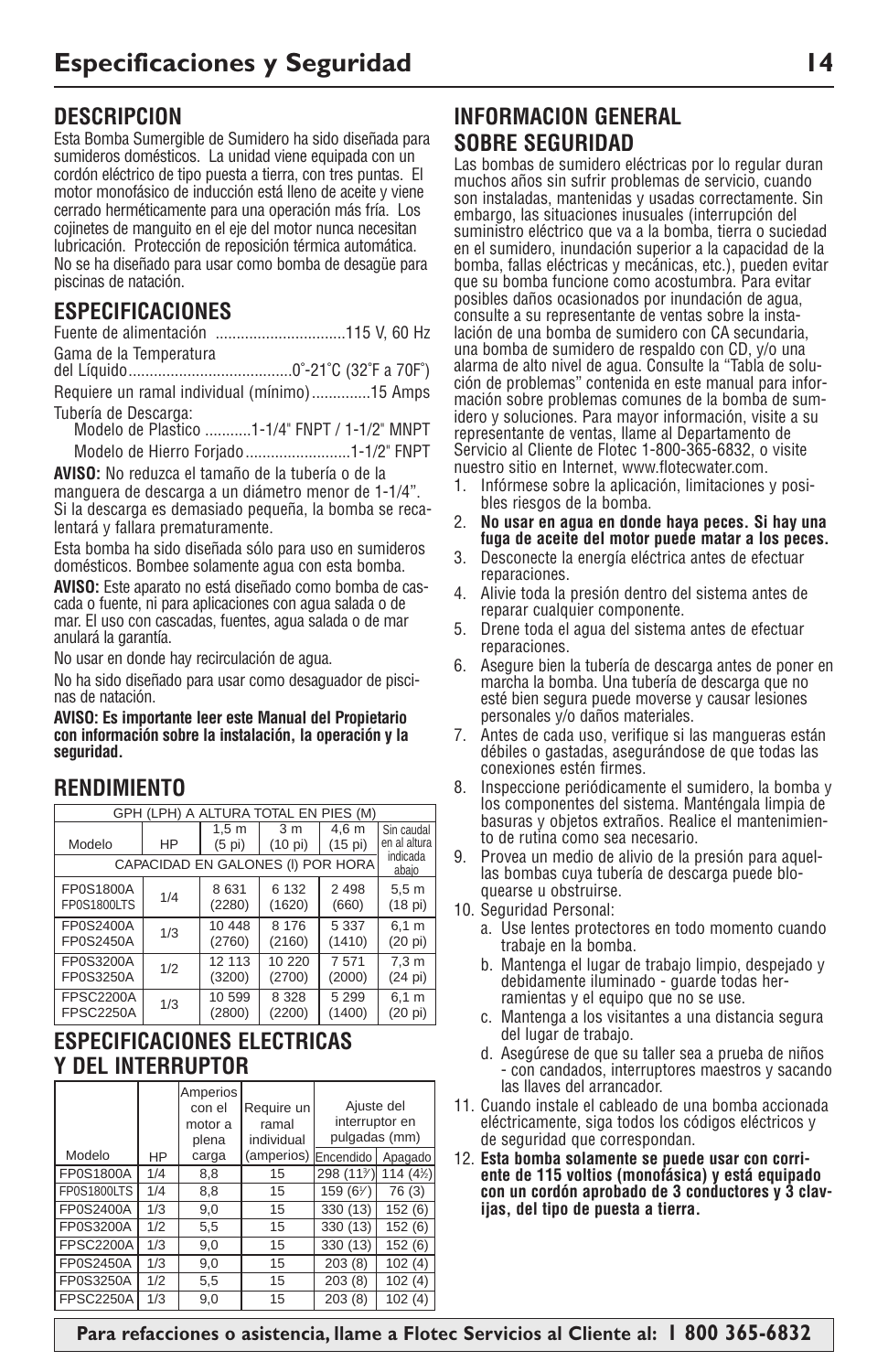**A ADVERTENCIA** Para reducir el riegso de choque eléctri**co, desenchufe la bomba antes de repararla. No se ha comprobado aún si esta bomba pueda ser usada en albercas. La bomba es suministrada con un conductor de puesta a tierra y un enchufe del tipo de puesta a tierra. Asegúrese de que sea conectado solamente a un tomacorriente puesto a tierra, del tipo de puesta a tierra.**

**Si el tomacorriente mural es del tipo para 2 clavijas, éste debe ser reemplazado por un tomacorriente de 3 clavijas e instalado de acuerdo con los códigos y reglamentos que correspondan.**

- 13. Todo el cableado debe ser efectuado por un electricista calificado.
- 14. Asegúrese de que la fuente de alimentación cumple con los requisitos de su equipo.
- 15. Proteja el cordón eléctrico contra objetos afilados, superficies calientes, aceite y productos químicos. Evite que se enrede. Reemplace o repare inmediatamente un cordón que esté dañado o gastado.
- 16. No toque un motor cuando esté funcionando. Los motores pueden funcionar a temperaturas altas.
- 17. No manipule la bomba o el motor de la bomba con las manos mojadas o cuando esté parado en suelo húmedo o mojado o en el agua.

**A ADVERTENCIA** Tensión peligrosa. Puede causar choques **eléctricos, quemaduras o muerte. Si su sótano tiene agua o humedad en el piso, no camine en el lugar mojado hasta que no haya cortado toda la energía eléctrica. Si la llave de paso está en el sótano, llame a la compañía eléctrica o a la compañía de electricidad para cortar el servicio a su casa o llame al departamento de bomberos de su localidad para solicitar instrucciones. Saque la bomba y repárela o reemplácela. El incumplimiento de esta advertencia puede resultar en un choque eléctrico mortal.**

**No levante la bomba por medio del cordón de corriente.**

## **INSTALACION DEL INTERRUPTOR DE FLOTADOR**

Los modelos que están equipados con interruptores de flotador verticales necesitan una pequeña labor de montaje. Consulte las instrucciones del Ensamblaje del Interruptor en la página 16. Los modelos con conmutador a flotador anclado están listos para su uso.

### **INSTALACION**

- 1. Instale la bomba en un foso de recogida con un diámetro mínimo de 10" (254 mm.) para los modelos con interruptores verticales y de 14" (356 mm.) para los modelos con interruptor de flotador anclado. La profundidad del sumidero debe ser de 16" (406 mm.) para los modelos anclados y de 10" (254 mm.) para los modelos con interruptores verticales. Construya el foso de recogida de losetas, hormigón, acero o plástico. Confirme los materiales aprobados y la instalación adecuada requeridos por las normas locales.
- 2. Instale la bomba en el pozo de manera que el mecanismo de operación del interruptor tenga el mayor juego posible.
- 3. La bomba no debe ser instalada en arcilla, tierra o superficies arenosas. Saque las piedritas y arenillas que puedan haber en el pozo del sumidero pues pueden obstruir la bomba. Mantenga limpio el filtro de admisión de la bomba.

**AVISO:** No use obturador de juntas de tubería en las tuberías de plástico. El obturador de juntas de tubería puede dañar el plástico.

4. Instale la tubería de descarga. Use tuberías de plásti-Enrosque la tubería en la bomba a mano, y después apriétela 1-1/2 vueltas.

**Riesgo de inundación. Si se usa una manguera de descarga flexible, asegúrese de que la bomba esté bien inmobilizada para que no pueda moverse dentro del sumidero. Si la bomba no está bien firme puede moverse y causar interferencia con el interruptor e impedir que la bomba se ponga en marcha o se detenga.**

- 5. Para reducir el ruido y las vibraciones del motor, se puede conectar un pedazo corto de manguera de goma de un diámetro exterior de 47,6 mm (1 7/8"), (por ej. manguera de radiador) a la tubería de descarga cerca de la bomba, utilizando abrazaderas convenientes.
- 6. Instale una válvula de retención en la línea (Flotec No. FP0026-10-P2) o una válvula de retención dentro de la bomba (Flotec No. FP0026-6D-P2) para evitar que el flujo retroceda a través de la bomba cuando la bomba está apagada.

**AVISO:** Si su válvula de retención no viene equipada con un orificio de purga de aire para impedir la creación de bolsas de aire en la bomba, perfore un orificio de 1/8" (3.2 mm) en la tubería de descarga, justo por encima del punto en que la tubería de descarga se atornilla a la descarga de la bomba. Verifique que el orificio quede debajo de la línea de agua y de la válvula de retención para impedir la creación de bolsas de aire.

7. Fuente de Alimentación: La bomba está diseñada para funcionar con corriente de 115 V., 60 Hz. y requiere un ramal individual mínimo de 15 amps. Tanto la bomba como el interruptor vienen con juegos de cordones de 3 conductores con enchufes del tipo de puesta a tierra. El enchufe del interruptor se enchufa directamente en el tomacorriente y el enchufe de la bomba se enchufa en el extremo opuesto del enchufe del interruptor.

#### **La bomba siempre debe ser puesta a tierra en una tierra eléctrica adecuada tales como una tubería en el agua que esté puesta a tierra o un conducto metálico debidamente puesto a tierra o un sistema de alambre de puesta a tierra. No corte la clavija redonda de puesta a tierra.**

- 8. Si la tubería de descarga de la bomba está expuesta a temperaturas exteriores inferiores al punto de congelación, la porción expuesta de la tubería debe ser instalada de manera que toda agua que quede en la tubería se drene por gravedad hacia la descarga. El incumplimiento de ésto puede causar que el agua atrapada en la tubería de descarga se congele, lo cual podría resultar en daño para la bomba.
- 9. Después de haber instalado la tubería, la válvula de retención y el conmutador a flotador, la unidad está lista para funcionar.
- 10. Verifique el funcionamiento de la bomba llenando el sumidero con agua y observando el funcionamiento de la bomba por un ciclo completo. Para las graduaciones del interruptor, consulte el gráfico de "Especificaciones Eléctricas y del Interruptor" que aparece en la página 14.

#### **El incumplimiento de esta verificación del funcionamiento puede resultar en funcionamiento impropio, falla prematura e inundación.**

™ E.I. DuPont De Nemours and Company Corporation, Delaware.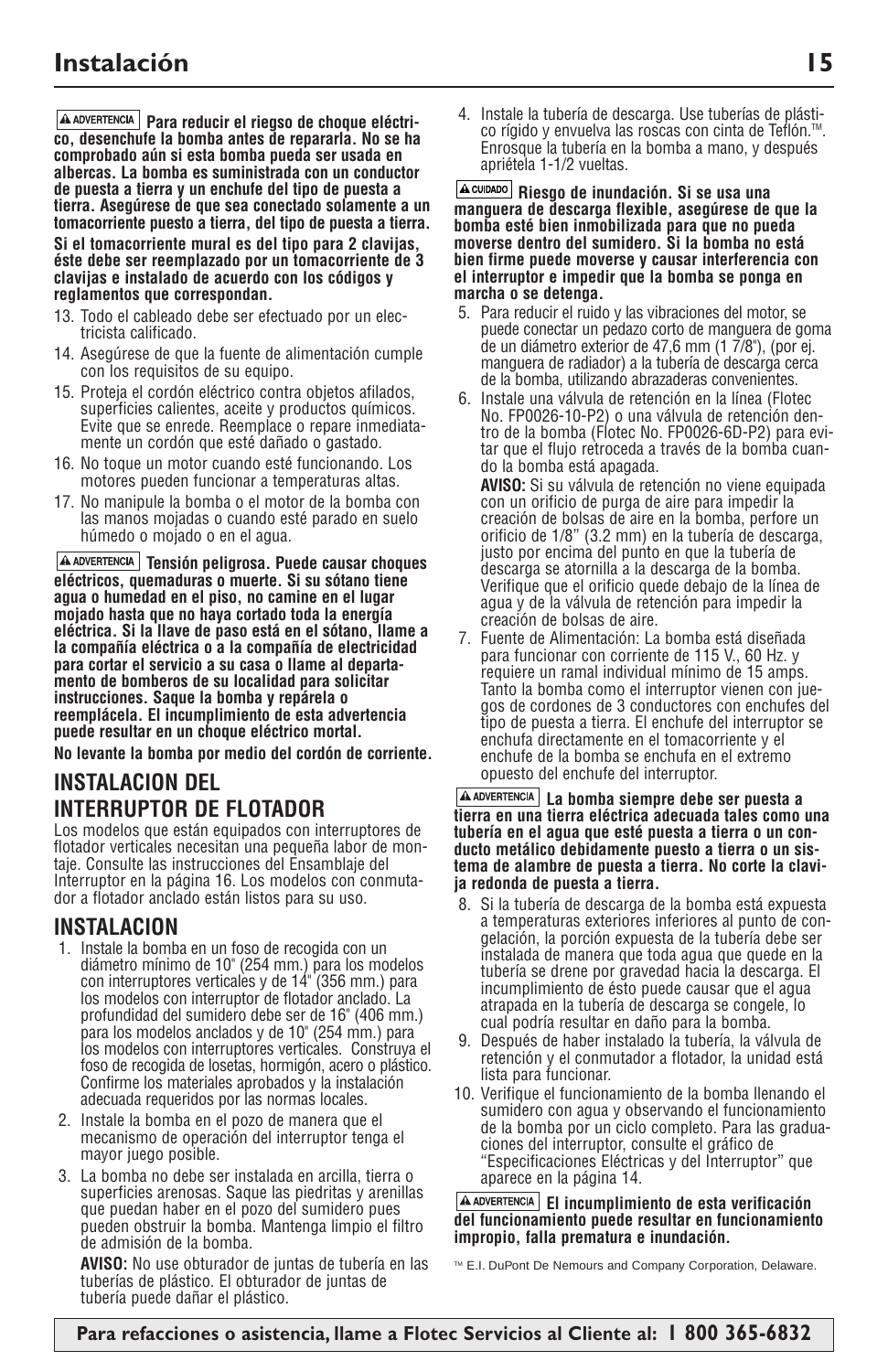## **FUNCIONAMIENTO**

**Riesgo de choque eléctrico. No manipule la bomba o el motor de la bomba con las manos mojadas o cuando esté parado en suelo húmedo, mojado o en el agua.**

- 1. La junta del eje depende del agua para su lubricación. No haga funcionar la bomba a menos que esté sumergida en agua ya que la junta puede dañarse si se hace trabajar en seco.
- 2. El motor está equipado con un protector contra sobrecargas térmicas de reposición automática. Si la temperatura en el motor se elevara indebidamente, el interruptor puede cortar toda la energía antes de que se produzca daño al motor. Cuando el motor se ha enfriado suficientemente, el interruptor se reposicionará automáticamente y el motor volverá a ponerse en marcha. Si el protector se desengancha en forma continua, la bomba debe ser sacada y revisada para verificar cual es el problema. Baja tensión, cables de alargue largos, impulsor

atascado, muy baja altura de aspiración o elevación o una tubería de descarga tapada o congelada, etc. pueden hacer que se pase por el ciclo.

3. La bomba no saca toda el agua. La bomba no aspirará toda el agua. Si se está operando la bomba en forma manual y de repente no sale agua de la manguera de descarga, apague la unidad inmediatamente. Probablemente el nivel del agua es muy bajo y la unidad ha dejado de cebar.

**Riesgo de choque eléctrico. Antes de intentar revisar porque la bomba ha dejado de funcionar, desconecte la energía eléctrica.** 



**AVISO:** Para el Modelo FP0S1800LTS, consulte las instrucciones incluidas con el interruptor de repuesto, Repuesto No. FPS17-66.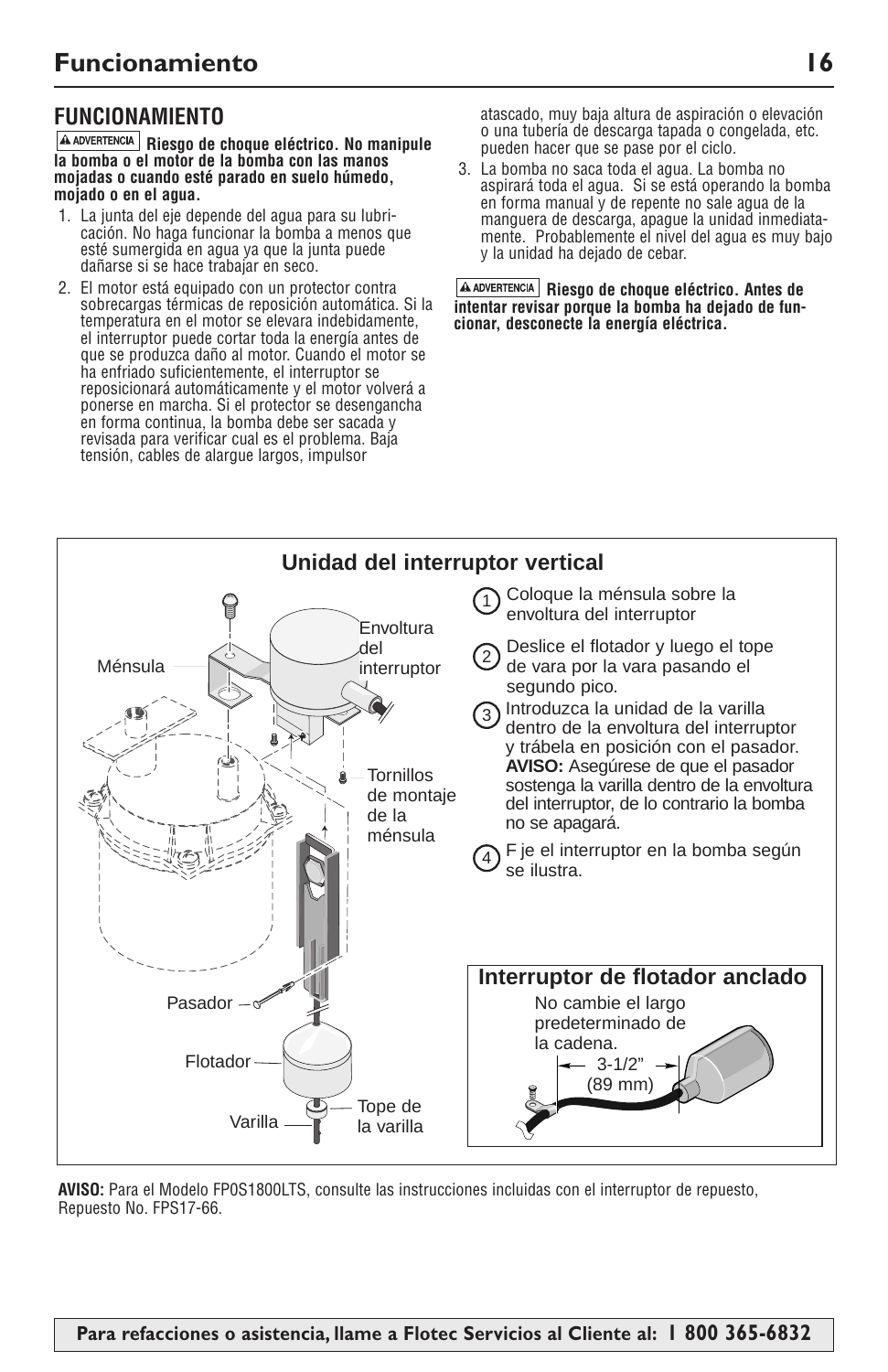### **SERIE DE PLASTICO FP0S1800A, FP0S1800LTS FP0S2400A, FP0S3200A FP0S2450A, FP0S3250A**



## **SERIES DE HIERRO FORJADO FPSC2200A FPSC2250A**

| Modelo           | <b>Impulsor</b> | Cable de<br>corriente |
|------------------|-----------------|-----------------------|
| <b>FP0S1800A</b> | RP0000917       | PS117-54-TSU          |
| FP0S1800LTS      | RP0000917       | PS117-54-TSU          |
| <b>FP0S2400A</b> | PS5-271P        | PS117-54-TSU          |
| FP0S2450A        | PS5-271P        | PS117-54-TSU          |
| FP0S3200A        | RP0000911A      | PS117-54-TSU          |
| FP0S3250A        | RP0000911A      | PS117-54-TSU          |
| <b>FPSC2200A</b> | <b>PS5-272P</b> | PS117-54-TSU          |
| <b>FPSC2250A</b> | <b>PS5-272P</b> | PS117-54-TSU          |

|                |                                        |                | <b>FP0S2400A</b> | FP0S1800LTS              |                  |                  |
|----------------|----------------------------------------|----------------|------------------|--------------------------|------------------|------------------|
|                |                                        |                | <b>FP0S1800A</b> | <b>FP0S2450A</b>         |                  |                  |
| Ref.           | Descripción                            | Cant.          | <b>FP0S3200A</b> | <b>FP0S3250A</b>         | <b>FPSC2200A</b> | <b>FPSC2250A</b> |
| 1              | Ensamblaje de cordón de corriente      | 1              | See Chart        | See Chart                | See Chart        | See Chart        |
| $\overline{2}$ | Tornillo de abrazadera de cordon       | 1              | U30-955PS        | $\overline{\phantom{0}}$ | U30-955PS        |                  |
| 3              | Abrazadera de cordon del               |                |                  |                          |                  |                  |
|                | conmutador flotación                   | 1              | CC0030-13        |                          | CC0030-13        |                  |
| 4A             | Unidad del interruptor de              |                |                  |                          |                  |                  |
|                | flotador anclado                       | 1              | FP18-15BD        |                          | FP18-15BD        |                  |
| 4B             | Unidad del interruptor de              |                |                  |                          |                  |                  |
|                | flotador vertical                      | 1              |                  | FPS17-66                 |                  | FPS17-66         |
| 5              | Tornillo, cabeza hexagonal, #8-32x7/8" | 4              | U30-951PS        |                          | U30-951PS        | U30-951PS        |
| 6              | Motor                                  | 1              | $* *$            | $* *$                    | $* *$            | $* *$            |
| 7A             | Voluta (superior) FP0S2400, 3200,      | 1              | <b>PS1-31P</b>   | PS1-31p                  |                  |                  |
|                | 2450, 3250                             |                |                  |                          |                  |                  |
| 7B             | Voluta (superior) FPSC2200, 2250       | 1              |                  |                          | <b>PS1-24B</b>   | <b>PS1-24B</b>   |
| $\bullet$      | Voluta (superior - FP0S1800)           | 1              | <b>PS1-32P</b>   | <b>PS1-32P</b>           |                  |                  |
| 8              | Tornillo, cabeza de cono achatado      |                |                  |                          |                  |                  |
|                | Phillips, #8-32x5/8"                   | 4              | U30-912PS        | U30-912PS                | U30-912PS        | U30-912PS        |
| 9              | Impulsor                               | 1              | Voir tableau     | Voir tableau             | Voir tableau     | Voir tableau     |
| 10             | Voluta (inferior)                      | 1              | <b>PS1-30P</b>   | <b>PS1-30P</b>           |                  |                  |
| 11             | Placa de asiento                       |                |                  |                          | <b>PS4-18P</b>   | <b>PS4-18P</b>   |
| 12             | Tornillo, cabeza grande de cono        |                |                  |                          |                  |                  |
|                | achatado, #8-16x1/2"                   | $\overline{7}$ | U30-956MG        | U30-956MG                |                  |                  |
| 13             | Tornillo, cabeza de cono achatado,     |                |                  |                          |                  |                  |
|                | #8-32x1/2"                             | 8              |                  |                          | U30-571BT        | U30-571BT        |
|                |                                        |                |                  |                          |                  |                  |

\*\*Si el motor está defectuoso. Reemplace la bomba.

• No ilustrado

 **Para refacciones o asistencia, llame a Flotec Servicios al Cliente al: 1 800 365-6832**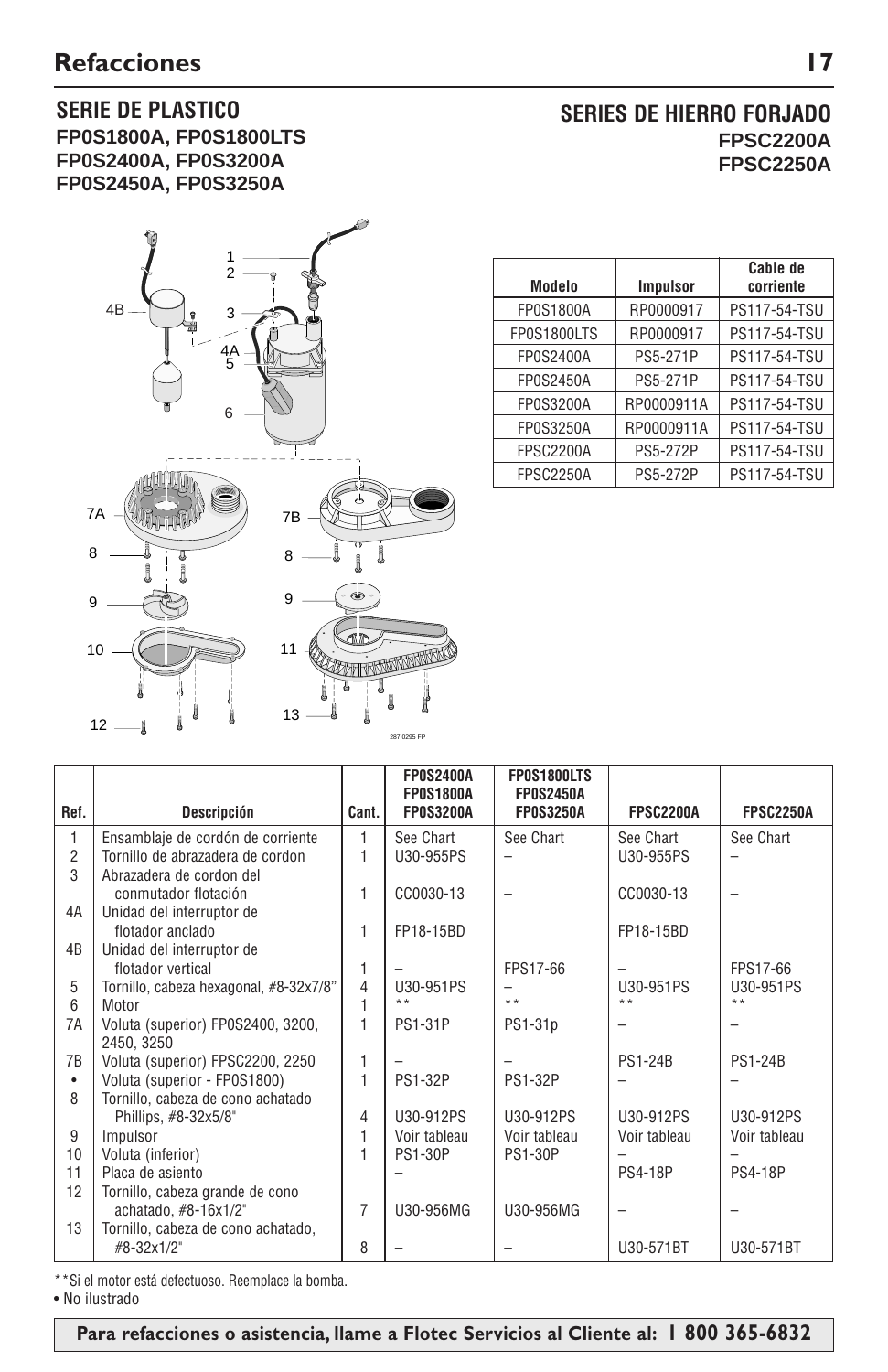# **GUÍA PARA LA RESOLUCIÓN DE PROBLEMAS**

| SÍNTOMA                                                                 | <b>CAUSA PROBABLE</b>                                                                                               | <b>MEDIDA CORRECTIVA</b>                                                                                                                                                                                                                                                                                                                                                                                                                |
|-------------------------------------------------------------------------|---------------------------------------------------------------------------------------------------------------------|-----------------------------------------------------------------------------------------------------------------------------------------------------------------------------------------------------------------------------------------------------------------------------------------------------------------------------------------------------------------------------------------------------------------------------------------|
| La bomba no arranca<br>ni funciona.                                     | La bomba no está enchufada.                                                                                         | Verifique que la bomba esté enchufada en un tomacorriente adecuado.                                                                                                                                                                                                                                                                                                                                                                     |
|                                                                         | El nivel de agua está<br>demasiado baio.<br>Un fusible se ha quemado.<br>El voltaje de línea es<br>demasiado bajo.  | El interruptor de la bomba no se conecta a menos que el agua cubra la<br>parte superior de la bomba.<br>Si el fusible está quemado, sustitúyalo con un fusible de la capacidad correcta.<br>Si el voltaje está por debajo del mínimo recomendado verifique<br>en el edificio el diámetro del alambre desde el interruptor<br>principal. Si es el correcto, comuníquese con la empresa de<br>electricidad o la autoridad hidroeléctrica. |
|                                                                         | El motor está defectuoso.<br>El interruptor del flotante<br>está defectuoso.                                        | Reemplace la bomba.<br>Reemplace el interruptor del flotante.                                                                                                                                                                                                                                                                                                                                                                           |
|                                                                         | El rodete no gira.<br>El brazo del flotador es                                                                      | Si el rodete no gira, saque el cuerpo inferior de la bomba y<br>ubique el lugar donde el rodete se traba.<br>Acorte el brazo del flotante.                                                                                                                                                                                                                                                                                              |
|                                                                         | demasiado largo.<br>El movimiento del flotante<br>está obstruido.                                                   | Retire las obstrucciones.                                                                                                                                                                                                                                                                                                                                                                                                               |
| La bomba se pone en<br>marcha y se detiene con<br>demasiada frecuencia. | Hay retroceso de agua de<br>la tubería.                                                                             | Instale una válvula de retención.                                                                                                                                                                                                                                                                                                                                                                                                       |
|                                                                         | El interruptor del flotante está fallado.                                                                           | Reemplace el interruptor del flotante.                                                                                                                                                                                                                                                                                                                                                                                                  |
| La bomba no se<br>desconecta.                                           | Interruptor defectuoso<br>del flotante.<br>Descarga obstruida                                                       | Reemplace el interruptor del flotante.<br>Retire la bomba y limpie la bomba y la tubería.                                                                                                                                                                                                                                                                                                                                               |
|                                                                         | (obstáculos o hielo en las tuberías).<br>El brazo del flotante es<br>demasiado largo.                               | Acorte el brazo del flotante.                                                                                                                                                                                                                                                                                                                                                                                                           |
|                                                                         | El movimiento del flotante<br>está obstruido.                                                                       | Retire las obstrucciones.                                                                                                                                                                                                                                                                                                                                                                                                               |
|                                                                         | Tamiz de admisión restringido.                                                                                      | Saque la bomba y limpie el tamiz de admisión y el impulsor.                                                                                                                                                                                                                                                                                                                                                                             |
| La bomba funciona pero el<br>caudal es reducido o nulo.                 | El voltaje de línea es baja.<br>Algo se ha quedado trabado<br>en el rodete.                                         | Si el voltaje es inferior al mínimo recomendado, verifique el<br>diámetro del alambre que va desde el interruptor principal en<br>el edificio. Si es el correcto comuníquese con la empresa de electricidad.<br>Saque la bomba y limpie el impulsor.                                                                                                                                                                                    |
|                                                                         | El rodete tiene piezas<br>desgastadas o defectuosas.<br>Válvula de retención instalada<br>sin el orificio de purga. | Limpie el rodete si está taponado, en caso contrario reemplace<br>la bomba.<br>Perfore un agujero de 1/16 a 1/8 pulg. (1,6 a 2 mm) de diámetro<br>entre la descarga de la bomba y la válvula de retención (1-2" por encima<br>del punto en que la tubería de descarga se atornilla a la descarga de la<br>bomba y por debajo de la línea de aqua).                                                                                      |
|                                                                         | Tamiz de admisión restringido.<br>Verifique que la válvula no esté<br>instalada hacia atrás o invertida.            | Saque la bomba y limpie el tamiz de admisión.<br>Asegúrese de que la válvula de retención esté debidamente instalada.                                                                                                                                                                                                                                                                                                                   |